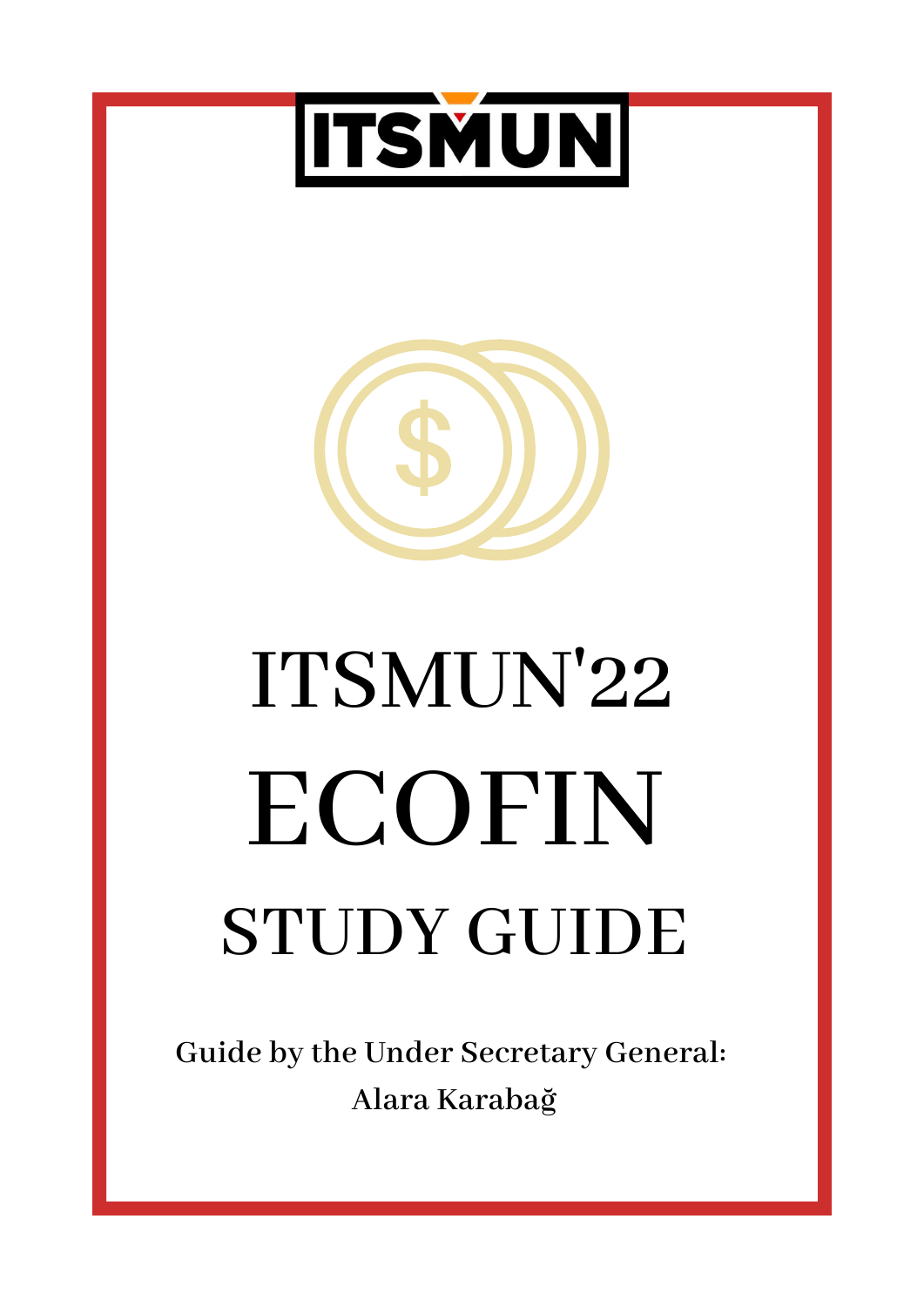## **Table of Contents:**

|    | 1. Welcome Letter from the Secretary General        | 3              |
|----|-----------------------------------------------------|----------------|
|    | 2. Letter from the Under-Secretary General          | 4              |
| 3. | Introduction                                        | 5              |
| 4. | Introduction to the Committee                       | 6              |
| 5. | History of the Committee                            | $\overline{7}$ |
|    | <b>Agenda Item I</b>                                |                |
|    | 6. Statement of the Problem                         | 8              |
|    | 7. History of the Problem                           | 10             |
|    | 8. Relevant United Nations and Other Bodies Action  | 11             |
|    | 9. Country Policy Responses                         | 13             |
|    | 10. Questions to Ponder                             | 14             |
|    | 11. Suggestions for Further Research                | 15             |
|    | <b>Agenda Item II</b>                               |                |
|    | 12. Statement of the Problem                        | 16             |
|    | 13. History of the Problem                          | 18             |
|    | 14. Relevant United Nations and Other Bodies Action | 19             |
|    | 15. Country Policy Responses                        | 13             |
|    | 16. Questions to Ponder                             | 20             |
|    | 17. Suggestions for Further Research                | 20             |
|    | 18. Bibliography                                    | 22             |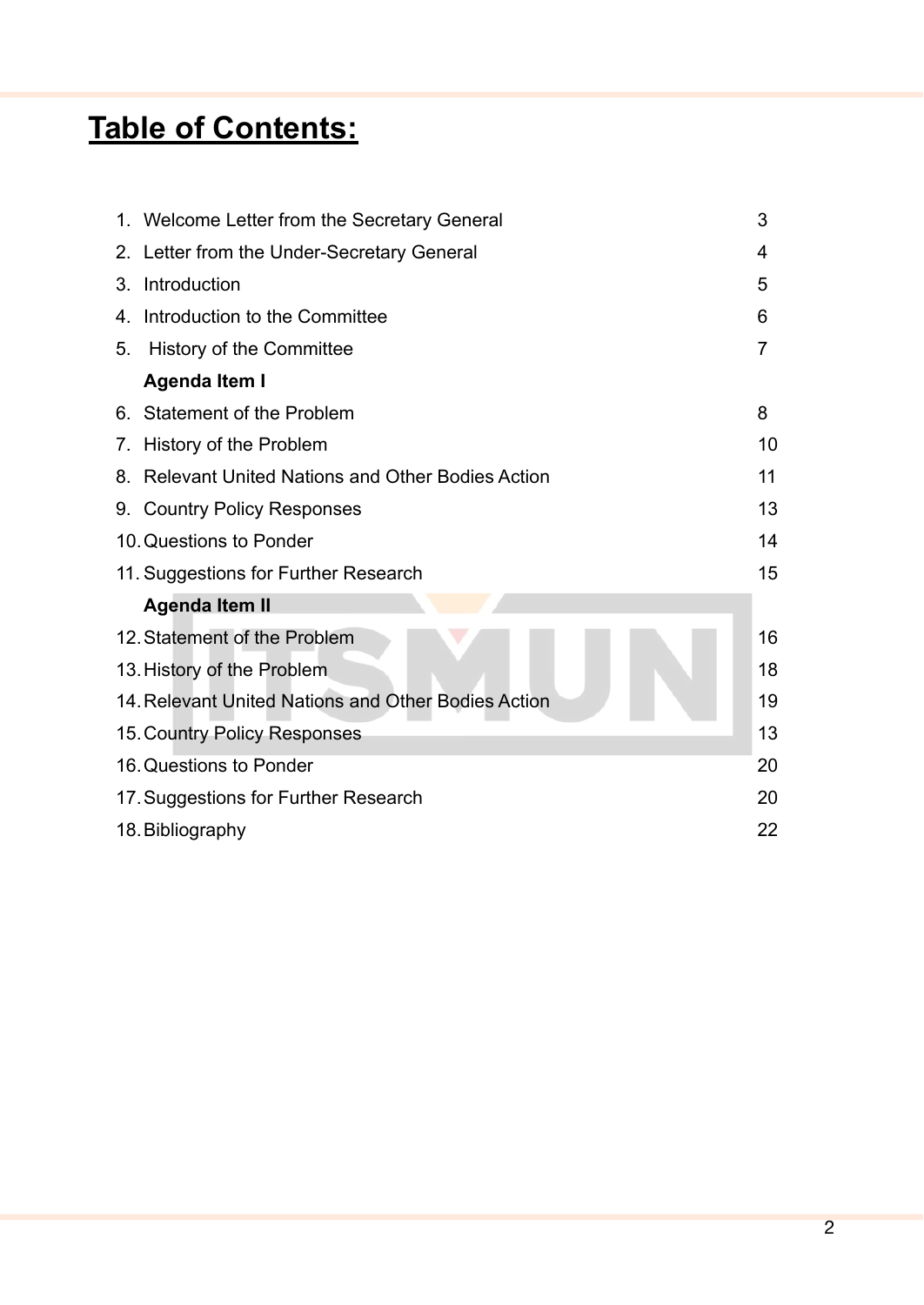#### **Welcome Letter from the Secretary General:**

Dear Delegates,

It is my pleasure to welcome you all to ITSMUN'22, the fifth annual session of Izmir TAKEV Schools Model United Nations Conference. We are more than thrilled to meet you at our conference between the 10th and 12th of April, 2022.

Our theme for this year's ITSMUN is ''Future Awaits'', representing the notion of hope in a chaotic world. We chose ''Future Awaits'' because we sincerely believe that our world is waiting for its young leaders, pioneers, and collaborators like you to find solutions to the most crucial global problems.

ITSMUN'22 will draw attention to creating new and applicable solutions for current and past world issues and work on creating better solutions for the past, present, and future. The delegates at ITSMUN'22 will be representing various countries and debating on solutions as they are in the committees and councils of the United Nations.

At ITSMUN'22, we are sure that you will be meeting a future version of yourself, someone full of enthusiasm and joy and eager to learn from others. We are looking forward to meeting young ideas and great debates this April.

We aim to create the conference experience we all have missed over the last two years and hope to exceed your expectations doing so. We hope that ITSMUN'22 becomes an unforgettable experience for all.

Yours Sincerely, Idil Secil Secretary-General of ITSMUN'22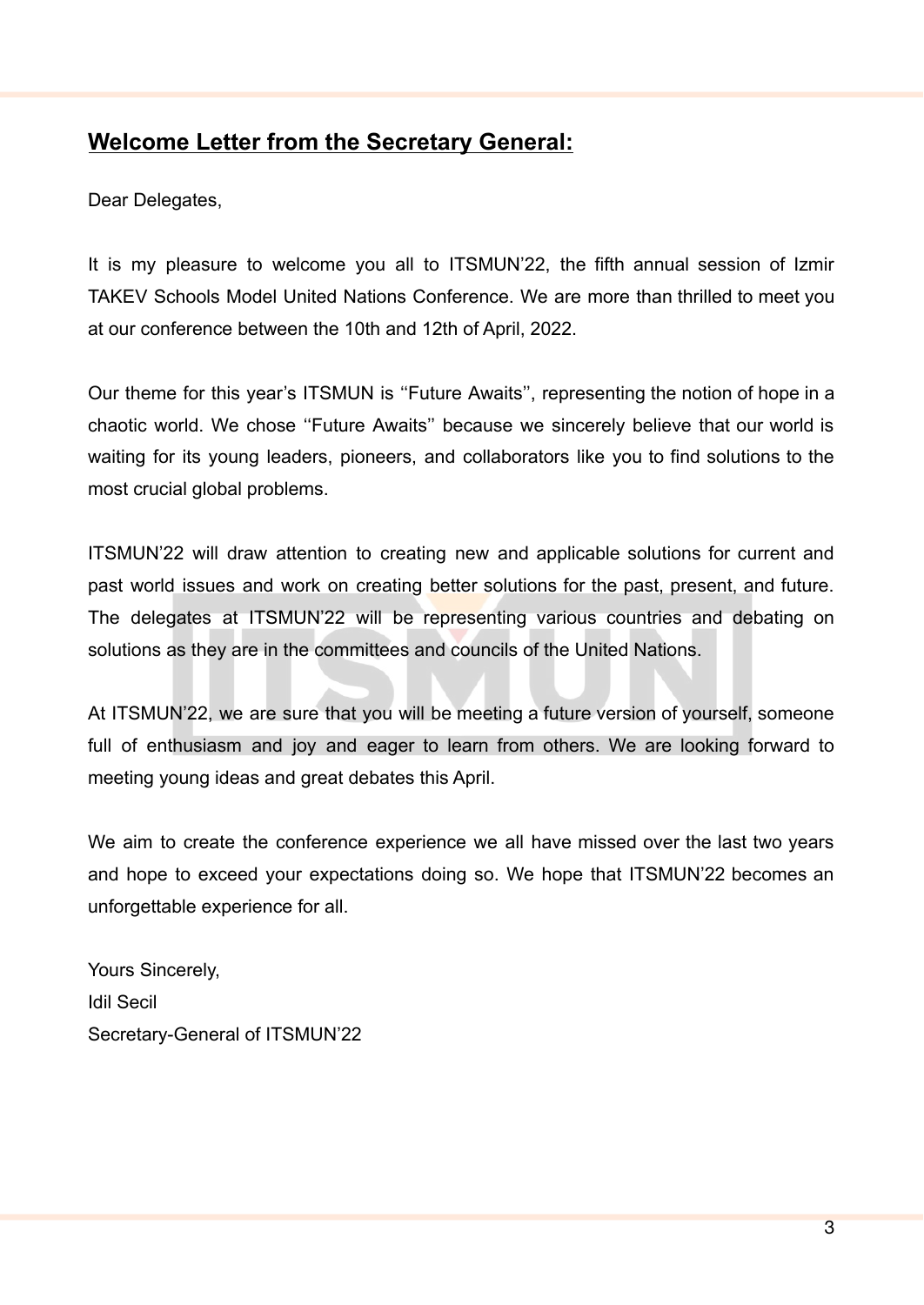#### **Letter from the Under Secretary General:**

Dear Delegates,

I am beyond pleased to welcome you all to the Economic and Financial Committee, **ITSMUN 2022.** 

With Model United Nations conferences, students all around the world, striving to make a change, are given the opportunity to learn about underrepresented ethnic groups and nations, crises all over the world, and various countries' points of view, by also adding their own interpretations and opinions while debating on major conflicts surrounding our world. MUN, allows people to innovate authentic and rational resolutions that can be implemented in real life, sparking a hope for the future, helping us to take a small step on the path to sustainable change and development. I thank all the delegates gathered in this committee for their courage and dedication to make this world a better place. From the bottom of my heart, thank you all for playing a part in keeping diplomacy alive and contributing to today's society with your ideas. I encourage all of you to boldly use your voice to state your opinions and concerns, and debate with a passion to collaborate with others for the betterment of our world. Diplomacy is made for sharing, saving and influencing. Influence someone today; make an impact. The future is in your hands.

#### Respectfully,

Alara Karabağ Under-Secretary-General of the Economic and Financial Committee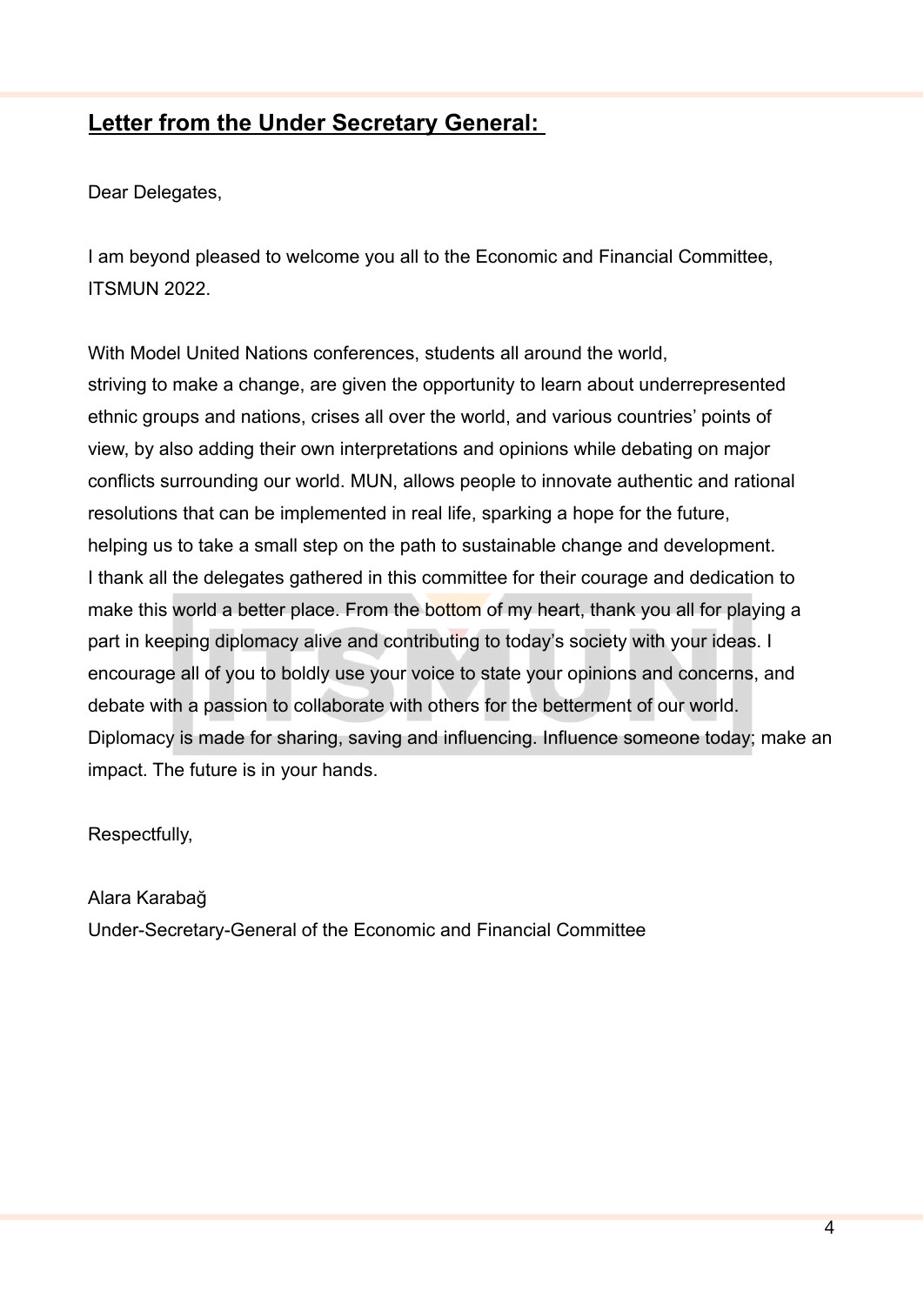#### **Introduction to the Topic:**

The United Nations is a leading international organization formed in 1945 by 51 countries to maintain international peace and security, develop cordial relations among nations, and promote social progress and sustainable economic growth.

With the Covid-19 pandemic, the world, including international organizations such as the United Nations, was left face to face with an unprecedented test. Economies were left in a turmoil, ensuring no economic stability for the majority of the United Nations Member **States** 

Although the effect Covid-19 has left on the world economy is hard to recover from, it is not impossible. Due to the pandemic, United Nations Member States were able to raise questions about the sustainability of their economies and detect loopholes. The pandemic has stopped global trade and decreased aggregate demand and consumption. These effects are due to lockdowns and problems with global trade affecting international supply chains. Furthermore, the lockdowns in countries has caused consumption to decrease and unemployment rates to skyrocket, therefore threatening a global recession, forcing governments to reform labor markets. Companies have had to be bailed out by governments with low interest loans and tax cuts, and governments had to stimulate the economy by giving stimulus checks to increase consumption.

The United Nations has emphasized that the magnitude of the response to this economic downfall must match the scale of the crisis, further requesting all Member States to be cooperative in order to tackle its profound consequences.

Even though the world's both economically and politically strongest countries were hit hard by the crisis, LDC'S (Least Developed Countries) and LLDC's (Landlocked Developing Countries) have suffered the most. The aforementioned categories both consist of low-income countries confronting severe structural impediments to sustainable development. They are highly vulnerable to economic and environmental shocks and have low levels of human assets.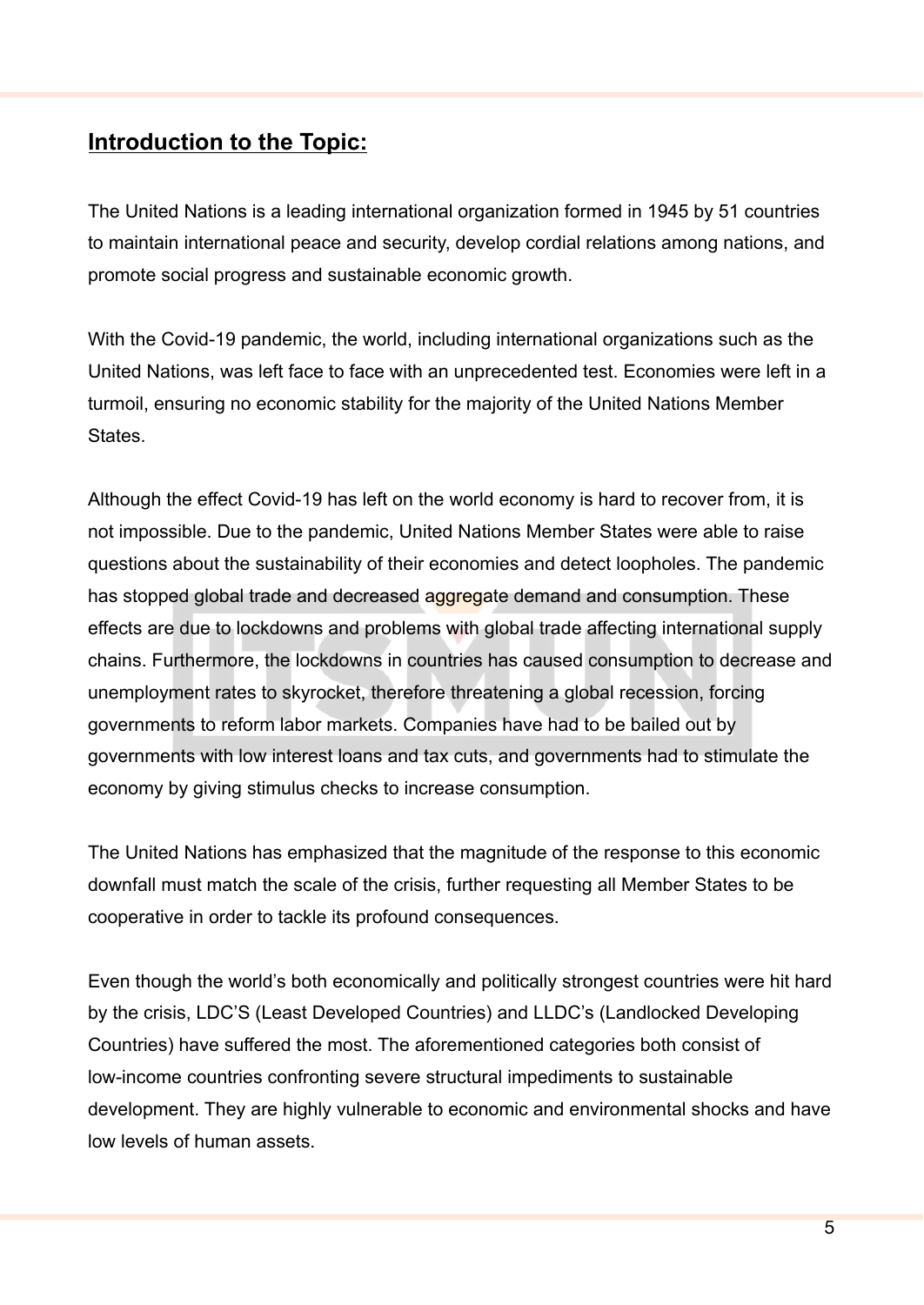Though, the distinguishing factor between the two categories is that LLDC's, or DC's (Developing Countries) in general, publish their "development plans".

These are medium-term plans, often lasting five years. The goal is to choose a time frame that is long enough to accommodate initiatives that span several budget years but not so long that periodic evaluation of the development effort across multiple plans is delayed. In four primary methods, the development plan aims to enhance economic development: 1) by assessing the current state of the economy and providing information on it; 2) by increasing the overall rate of investment; 3) by carrying out special types of investment designed to break production bottlenecks in key sectors of the economy; and 4) by attempting to improve coordination between different parts of the economy. The delegates should leave this conference having truly comprehended and understood the key factors that determine a nation's economic state, allowing their economies to either thrive or plummet.

#### **Introduction to the Committee**

In the Economic and Financial Committee, each Member State is represented by one delegate. Delegates should be well-versed and knowledgeable in where their nation stands politically and economically, their views and opinions on the agenda items, and should generate resolution ideas and write working papers/draft resolutions accordingly. The draft resolutions and working papers should only consist of recommendations and requests of action, since the General Assembly's Powers are constrained and is unable to enforce and mandate its resolutions. The Economic and Financial Committee is strictly unable to create new organizations (Neither governmental or non-governmental) and committees.

The Economic and Financial Committee approaches issues with a statistical perspective, allowing delegates of member nations to support and reinforce their resolutions and working papers by frequently using statistics. Statistics and objective data also allow member states to determine and distinguish issues from one another, further helping them to prioritize more prominent problems by acknowledging which ones affect the world on a larger scale.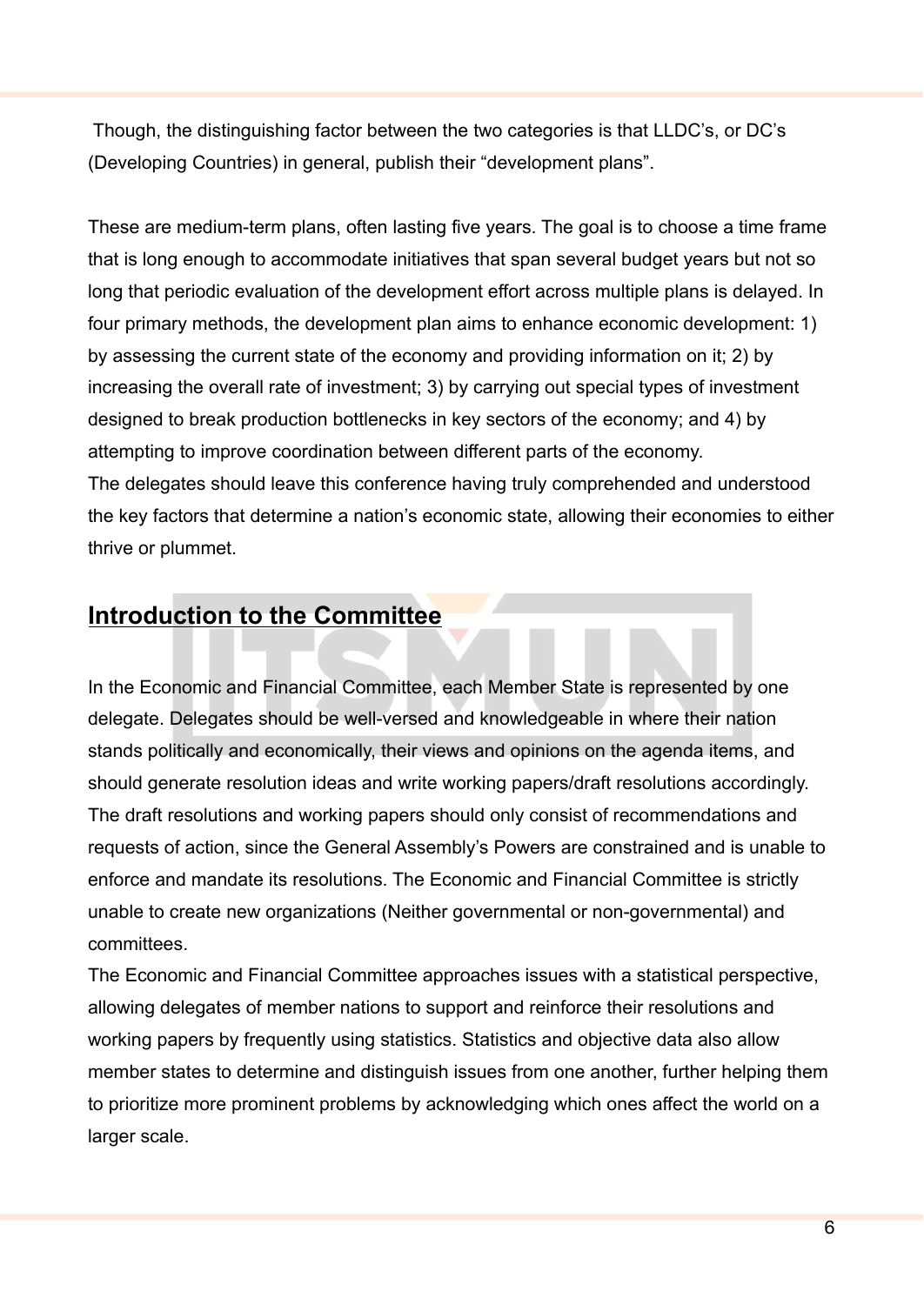The active committee sessions will revolve around the two following agenda items through a statistical perspective:

- Covid 19's impacts on the global economy
- Future plans of developing countries

A delegate's research should prepare them for the upcoming committee debates and discussions on the aforementioned agenda items, and should also help them answer any questions on the committee agenda items that may arise during committee sessions. The usage of pre-prepared working papers and/or draft resolutions is strictly prohibited. Any working paper and/or draft resolution should be prepared during committee sessions, in order to encourage collaboration and diplomacy between the delegates.

This committee requires strong, fact-based, statistical evidence to support your draft resolutions and working papers. Economy is a field dominated by data and statistics, and therefore any issues regarding the economy can only be resolved through concrete facts.

## **History of The Committee**

On April 25th, 1945, it convened for the first time in San Francisco. ECOFIN is exceptional in that it focuses on the worldwide economy and provides financial assistance to countries. As one of the General Assemblies of the United Nations, it is open to all UN member states and follows the same legislative procedures as any other UN main organ. In total, 193 countries are represented in ECOFIN. Every year in early October, the Second Committee meets and aims to complete its work by the end of November. The UN's 193 member states are welcome to attend. Global finance and other economic issues are dealt with by the Economic and Financial Committee. The Committee is made up of five primary bodies, each of which reports to the General Assembly. The United Nations Environment Program and the United Nations Human Settlements Programme, as well as the governing bodies of the three Rio conventions: the Convention on Biological Diversity (CBD), the Convention to Combat Desertification (UNCCD), and the Framework Convention on Climate Change, were all in attendance (UNFCCC). The Committee's work typically begins in early October and finishes in late November, though extensions are frequently granted to allow the Committee to continue working until early to mid-December.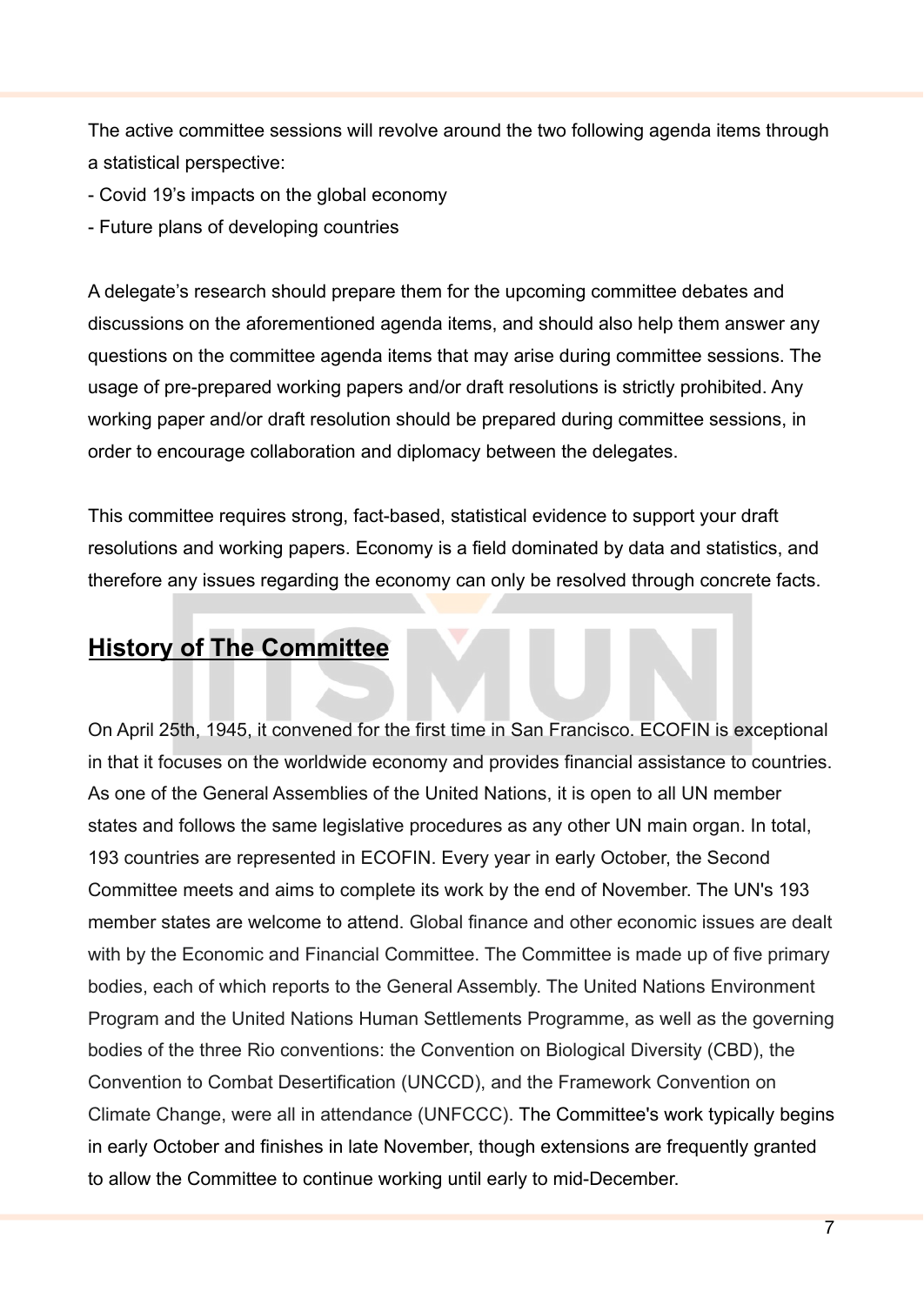Its activities are separated into two stages: general debate and action on specific issues. The first stage is the general debate, which can take up to a week and begins with a keynote speech by an invited speaker. Negotiations on draft proposals are discussed in the second stage, which usually lasts four weeks. Once a year, the Committee holds a combined meeting with the Economic and Social Council.

The committee's remit includes macroeconomic policy questions as well as issues related to development financing, human settlements, interdependence and globalization, poverty eradication, food security, and development communications and information technology. It also addresses the critical concerns that countries in special conditions face, such as the Least Developed Countries (LDCs) or Landlocked Developing Countries (LLDCs).

## **Agenda Item I: COVID-19's Impacts on the Global Economy**

#### **Statement of the Problem**

COVID-19 was first proclaimed a worldwide health emergency by the World Health Organization (WHO) in January 2020; on March 11, the virus was formally labeled a pandemic, the highest category of health emergency. Since then, the emergency has grown into a global health and socio - economic crisis that has wreaked havoc on the world's \$90 trillion economy in ways that haven't been seen in over a century. As the number of infected cases began to rise dramatically in late February 2020, nations adopted extraordinary measures in March 2020 to restrict social activities in order to control and prevent the pandemic's spread, thereby causing a worldwide economic recession. The speed with which governments responded in March 2020, the range of the fiscal and monetary measures they enacted, and the number of countries involved, often without a formal, coordinated plan, were all unprecedented. Governments first introduced financial policies aimed at regulating financial markets and maintaining credit flow. Governments introduced quarantines and social distancing measures in the second phase, concentrating policy activities on fiscal measures crucial for sustaining economic growth. Government strategies turned to producing, funding, and providing vaccinations in the third phase. The phases of government operations have become less distinct as the health and economic advantages have progressed and persisted: attempts to vaccinate people have coincided with further fiscal measures to maintain household income.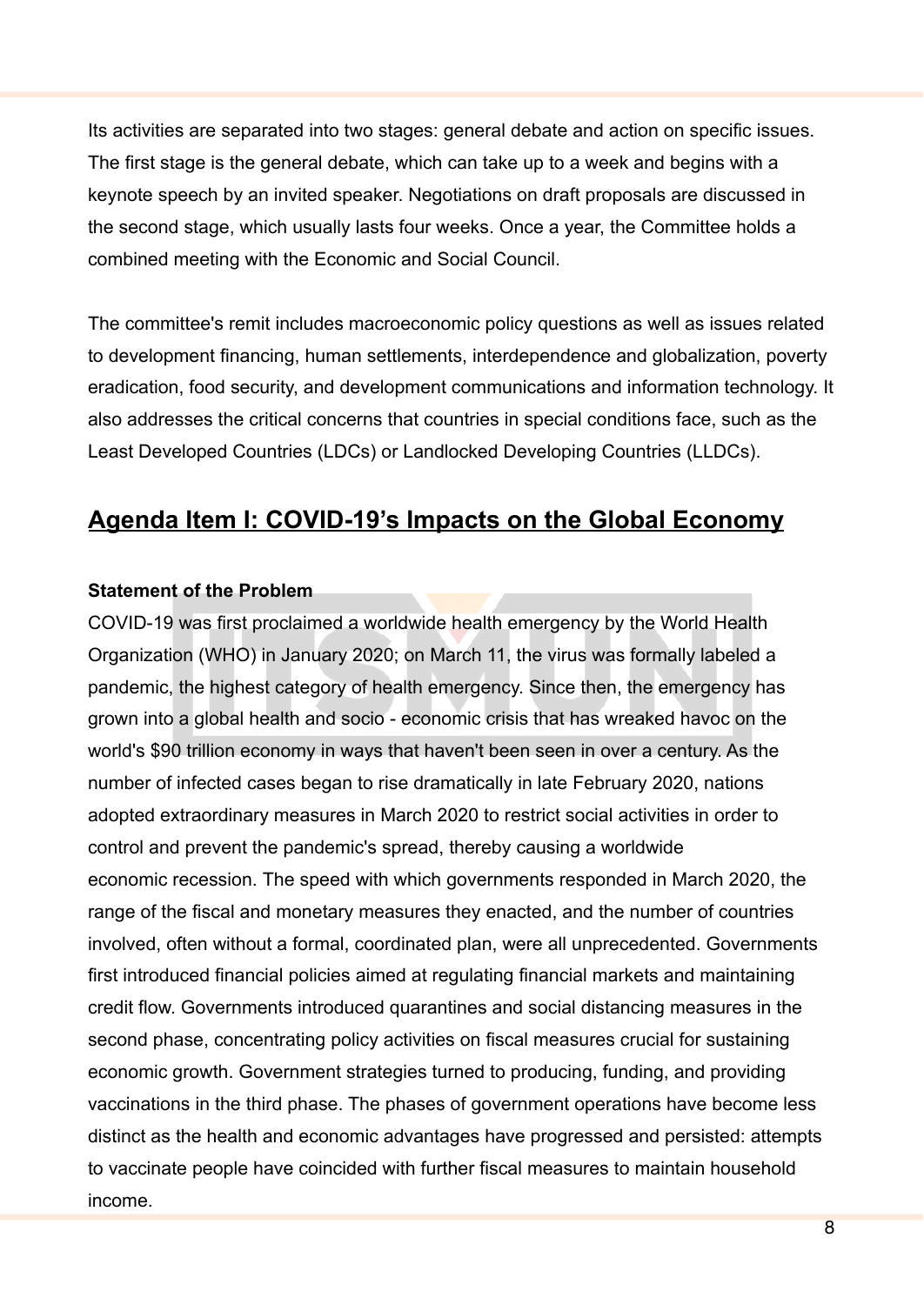Global economic growth plummeted to an estimated rate of roughly -3.2 % in 2020, according to the International Monetary Fund's (IMF) October 2021 World Economic Outlook, with a rebound of 5.9 % expected for 2021 and 4.9 % for 2022.

The IMF also determined that supply shortages would continue to pose economic issues for rich economies through 2022, while prospects for low-income developing nations "had darkened considerably" due to discrepancies in vaccination access and fiscal policy assistance.

As a result of its repercussions on developing economies, the pandemic-related recession is considered to be more international in scope than the global financial crisis of 2009-2010. Most recently, the IMF predicted that various geographical sections of the world economy would recover at varying rates, due to variances in vaccination rates, policy support, and structural factors like tourism's impact in the economy. The World Trade Organization (WTO) assessed that global trade volumes declined by 5.3 percent in 2020, about half as much as the 9.2 percent drop (predicted by the WTO in October 2020), according to a projection update released on October 4, 2021. According to WTO data, worldwide product export and import levels grew by 13% during the first half of 2021 compared to the same period the previous year. Meanwhile, world trade increased by 20% and 5.7 percent, respectively, over the same period the previous year. While vaccination rates in Western economies, especially the United States, improved, underdeveloped and developing economies failed to purchase the necessary vaccines for their citizens' vaccinations, and therefore to return their economies back to pre-pandemic levels. Disruption of the labor force could cause significant problems in the long run, putting a large portion of the workforce unable or unwilling to return to pre-pandemic jobs in several areas. Workers who were laid off during the crisis have allegedly hesitated returning to their prior positions and are looking into other choices, which might slow down the economic recovery. According to reports, employment in the U.S. child-care industry fell by more than 137,000 employees in August 2021 compared to March 2020 levels, preventing 1.6 million women, who are mothers of children under the age of 17, from returning to work. Nations may bear long-term losses as a result of children missing out on in-person schooling for more than a year, which might lead to worse academic success and education quality, as well as a postponement in entering the workforce.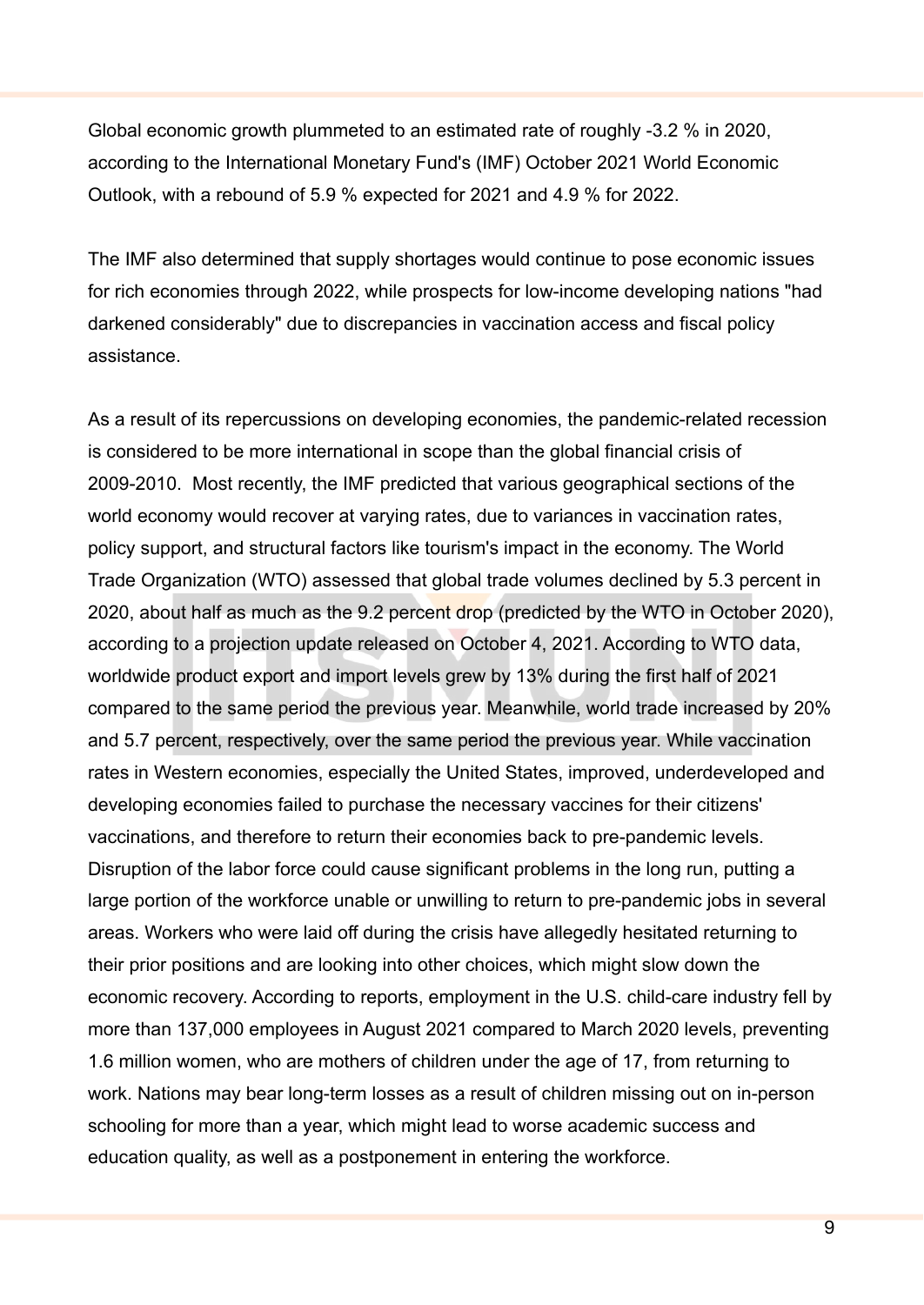On March 31, 2021, Kristalina Georgieva, Managing Director of the International Monetary Fund (IMF), stated that as the global economy recovers and interest rates increase, a market debt crisis might arise, triggering a capital outflow from developing nations.

## **History of The Problem**

While the economic impacts continued into the spring and summer of 2020, it expanded to an ever-widening group of nations, enterprises, and families via trade and financial ties. As corporations stockpiled funds, these expanding economic consequences may have worsened liquidity limitations and credit market tightening in global financial markets, with adverse repercussions for economic development. Simultaneously , stock markets predicted a rise in government issuing bonds in the US, Europe, and abroad as government debt levels grew to cover expenditure commitments during a projected global recession, increasing government spending to combat the impact COVID-19 has left on their nations' economy. Unlike the 2008-2009 financial crisis, company credit troubles and probable bankruptcies were caused by lower consumer demand, labor market concerns, and a lower activity level within firms, rather than reckless trading by global banks. Policymakers faced a distinct set of obstacles when dealing with liquidity and credit market issues than when dealing with supply-side restrictions. As a result, the government's attention shifted from a health catastrophe to macroeconomic and financial market difficulties, which were handled with a mix of monetary, fiscal, and other regulations, such as border closures, quarantines, and social contact limitations. Unlike the 2008-2009 financial crisis, company credit troubles and probable bankruptcies were caused by lower consumer demand, labor market concerns, and a lower activity level within firms, rather than reckless trading by global banks. Policymakers faced a distinct set of obstacles when dealing with liquidity and credit market issues than when dealing with supply-side restrictions. As a result, the government's attention shifted from a health catastrophe to macroeconomic and financial market difficulties, which were handled with a mix of monetary, fiscal, and other regulations, such as border closures, quarantines, and social contact limitations. However, housing costs in the United States and Europe soared as supply constraints increased the cost of construction supplies and equipment. Demand for homes surging due to cheap lending rates is among other factors.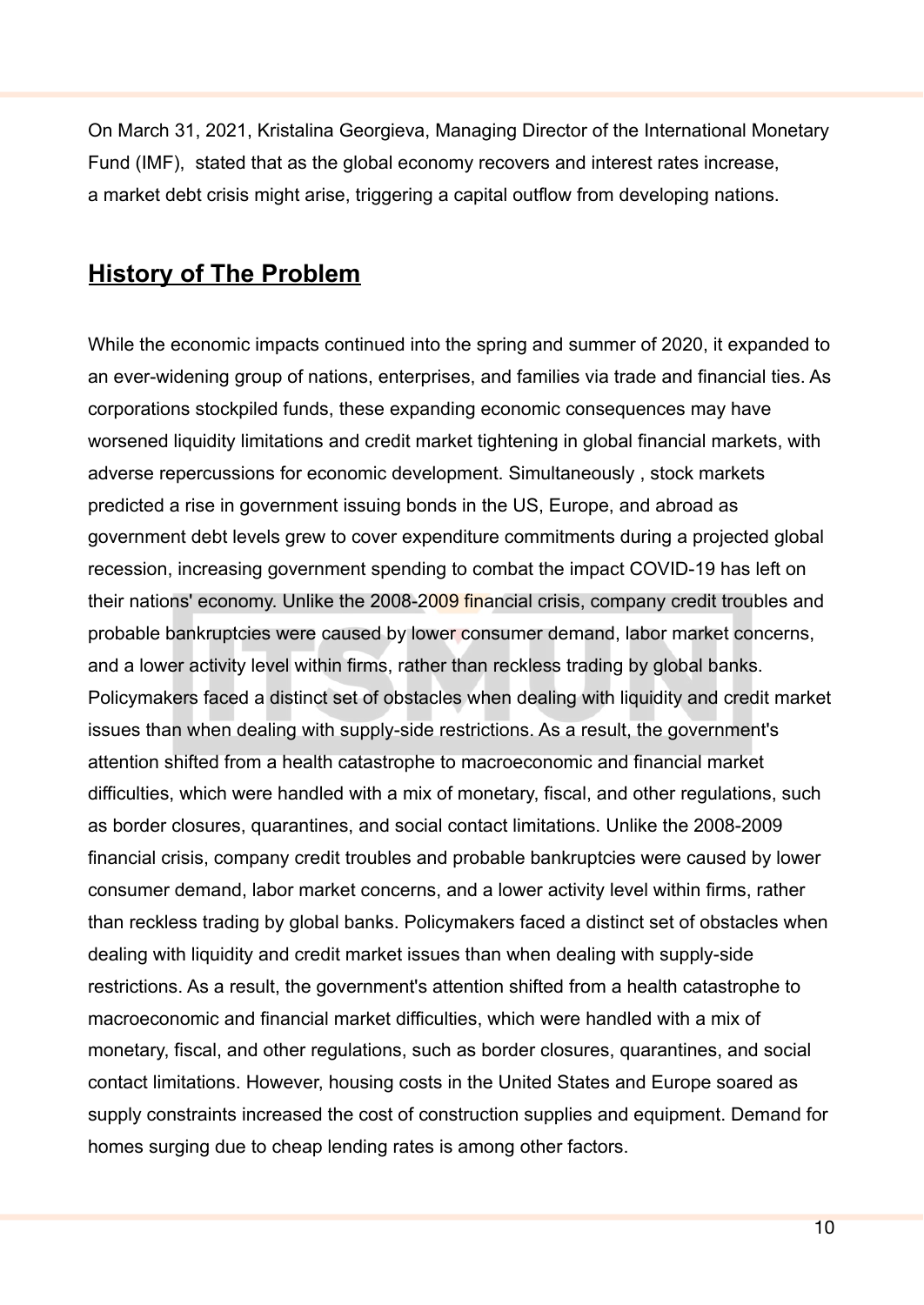Furthermore, increased unemployment and job losses fueled worries that mortgage defaults and rent delinquencies would rise, necessitating loan forbearance or other financial help from some financial institutions. To prevent a rise in homelessness, several central banks launched particular initiatives to prevent mortgage foreclosures and rent assistance. Mortgage failures were projected to have a detrimental impact on the market for mortgage-backed securities, the availability of funding for mortgages, and the average rate of economic development in the early stages of the recession. Household wealth, particularly that of senior citizens living on a fixed income and others who own shares, was expected to be affected by losses in the value of most stock markets in the United States, Asia, and Europe at the time.

## **Relevant United Nations and Other Bodies Action**

The World Bank, which sponsors economic programmes and initiatives in middle- and low-income states, is collecting resources to assist developing countries during the COVID-19 pandemic. The World Bank has authorized or was in the midst of authorizing 150 COVID-19 projects worth \$15 billion in 99 countries as of June 1, 2020. 290 For instance, \$47 million has been approved for the Democratic Republic of Congo to support containment strategies, train medical staff, and provide medical testing equipment to ensure rapid case detection; \$11.3 million has been sanctioned for Tajikistan to expand intensive care capacity; \$20 million has been sanctioned for Haiti to support medical tests, rapid response teams, and infection control; and \$1 billion has been approved for India to support testing, contract tracing, and lab tests. The World Bank Group has stated that it is willing to spend up to 160 billion dollars to combat the COVID-19 pandemic.

The IMF temporarily increased access to its Rapid Credit Facility (RCF) and Rapid Financing Instrument (RFI) to help developing nations in need to get through the Covid-19 Pandemic, contributing nearly US\$100 billion to member countries in addition to the more than US\$200 billion supplied by MDBs. In addition, the G20 Finance Ministers supported the Debt Service Suspension Initiative (DSSI) in April 2020 to help IDA-eligible nations deal with their debt problems. On request, the DSSI dismisses debt service payments to international official creditors for nations eligible for IDA loans, including Angola.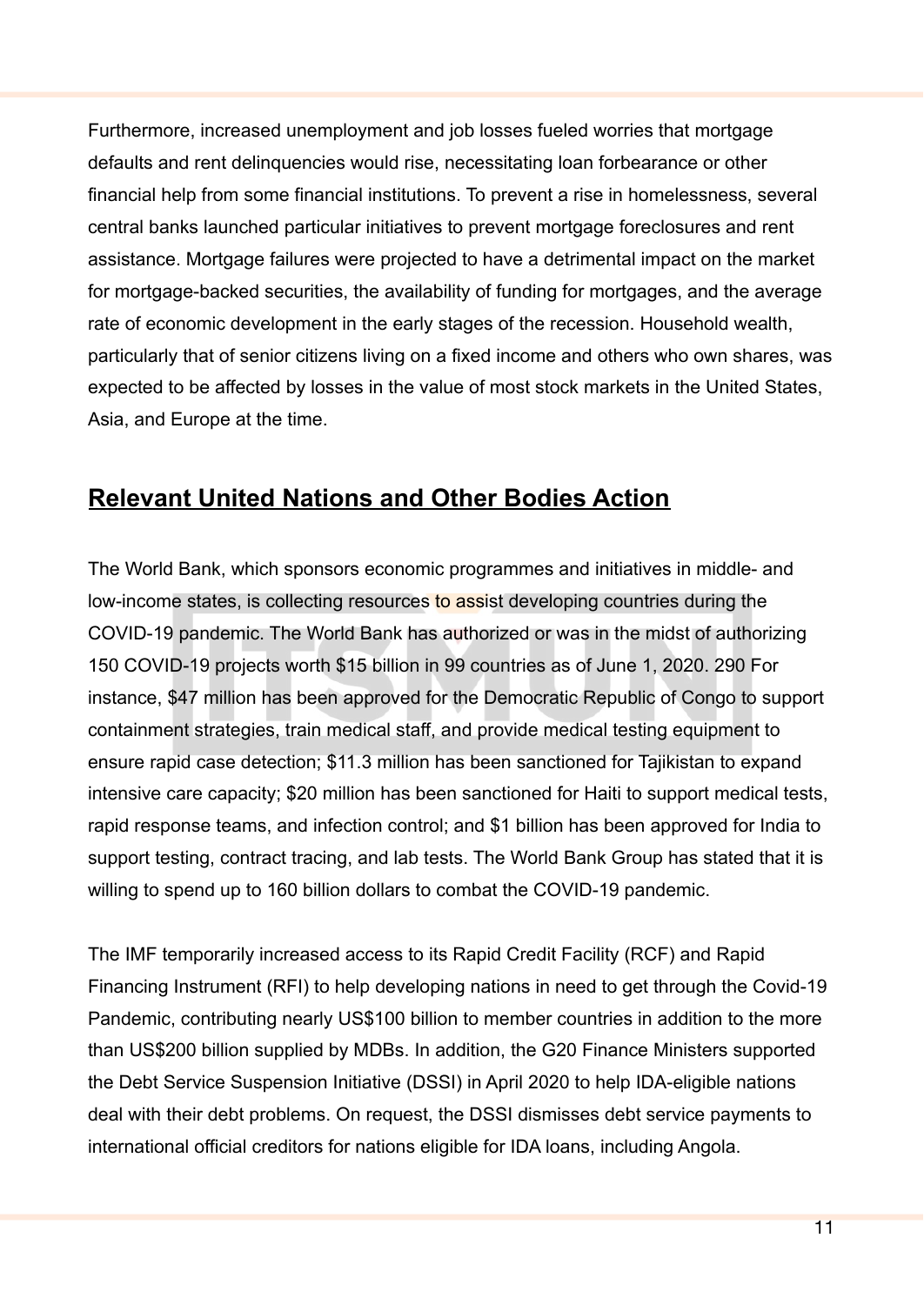In the same circumstances, the G20 urged private creditors to suspend debt servicing for DSSI members. By early March 2021, 46 of the 73 qualifying nations had benefited from a debt service suspension of roughly \$5 billion, with the savings going toward the pandemic response. The lack of involvement of private creditors, to whom DSSI qualifying nations together owe nearly one-third of their overall debt service commitments in 2021, has softened the financial effect of the DSSI. Debtors who took part in the DSSI were hesitant to ask private creditors to join the initiative for fear of having their sovereign credit ratings lowered and their borrowing costs increased. Moreover, several G20 hybrid (semi-public) lenders have chosen to withdraw from the DSSI. As a result, significant gaps exist in the DSSI. Another flaw in the DSSI is that it excludes nine of the 34 nations with a significant risk of debt default, including some of the most vulnerable Small Island Developing States (SIDS). Furthermore, middle-income countries that are not qualified for the DSSI have bilateral debt payment due in 2021 totaling US\$31 billion, compared to US\$16.6 billion for eligible countries, and while some of them have appropriate market access to restructure their obligations, many do not. Without foreign assistance, these nations will be forced to reduce their fiscal spending in order to pay their external debts, limiting their ability to respond and recover.

The United Nations has strongly encouraged the G20 to;

Extend the DSSI at least until the end of June 2022;

> Include middle-income countries in the DSSI, in particular SIDS, conflict-affected and other vulnerable countries that have been seriously affected by the crisis; bilateral and multilateral creditors should consider offering DSSI terms to these countries on a case-by-case basis;

> Ensure that debt relief is additional to existing concessional aid; and

> Bilateral G20 creditors, including hybrid lenders, should consider mechanisms to include private sector participation in the DSSI and in future debt standstills.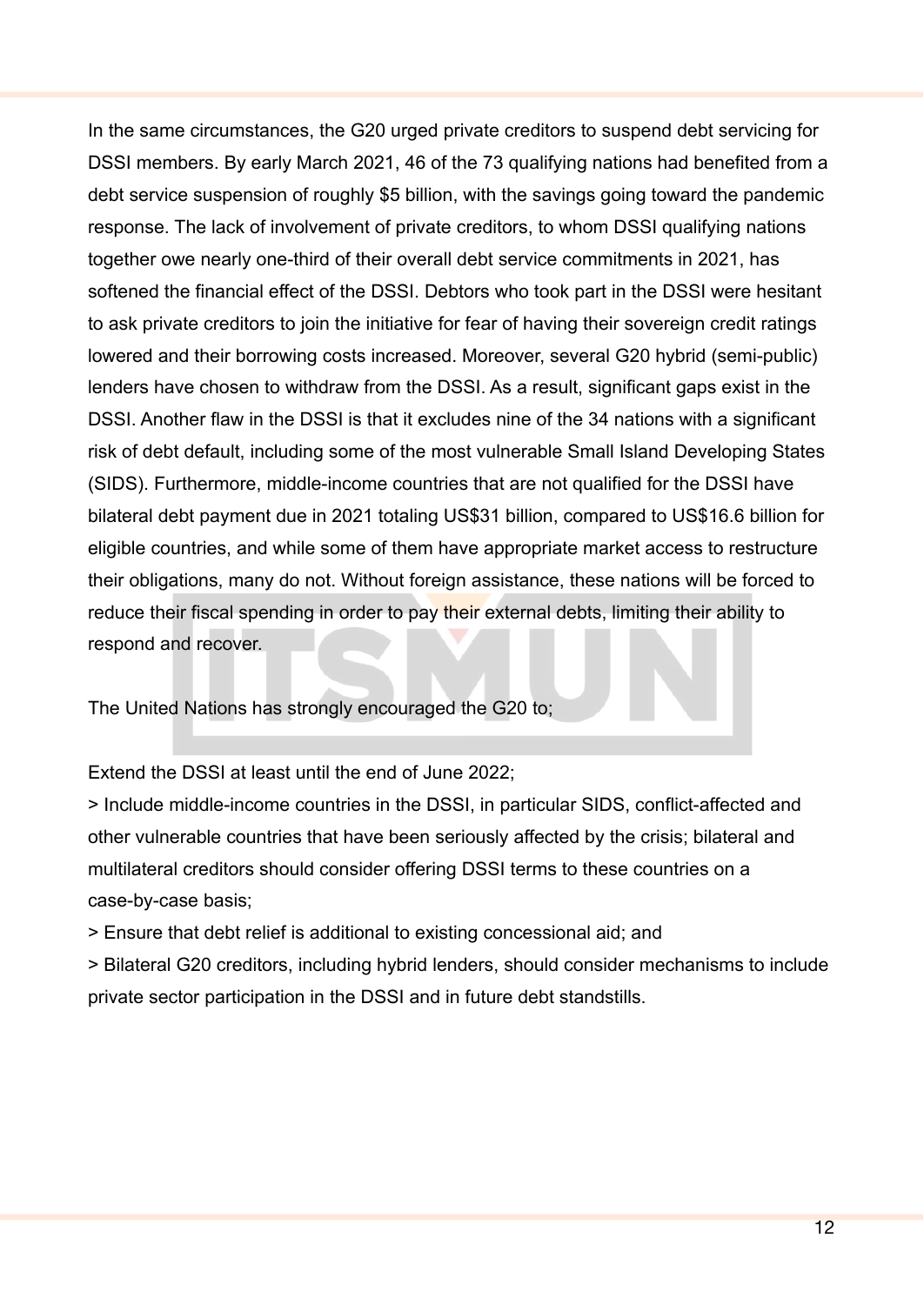## **Country Policy Responses**

#### **I. The United States**

The Federal Reserve (Fed) adopted a variety of initiatives to promote economic and financial stability after recognizing the pandemic's rising impact on financial markets and economic development. Some of these steps were designed to boost economic activity by lowering interest rates, while others were designed to give liquidity to financial markets so that businesses could get the money they needed. The Biden administration declared on May 5, 2021 that it will support international talks to lift intellectual property constraints on COVID-19 vaccine manufacturing for developing countries. Prior to this declaration, wealthier economies such as the United Kingdom, Switzerland, the European Union, and the United States have vetoed a proposal by over 80 developing countries to suspend intellectual property rights limits on COVID-19 vaccine manufacture at the World Trade Organization. The United States and the other G7 leaders announced on June 11, 2021 at the G-7 summit in England that they would provide 1 billion doses of the COVID-19 vaccine, as well as lifesaving medical supplies, oxygen, diagnostics, therapeutics, and personal protective equipment (PPE) to low and middle income developing countries.

#### **II. Europe**

During the early phases of the pandemic, European nations did not implement a coordinated fiscal policy response like they did during the global financial crisis of 2008-2009. To deal with the economic impact of the epidemic, EU nations mostly utilized a combination of national fiscal measures and ECB (European Central Bank) bond purchases. Quarantines, company closures, travel and border restrictions, tax holidays for enterprises, extensions of some payments and credit guarantees, and worker and business subsidies were all implemented by individual governments. To deal with the economic impact from the epidemic, the European Commission pushed for stronger coordination among EU states in devising and executing monetary and fiscal policies. On July 21, 2020, European leaders agreed to a €750 billion (about \$859 billion) pandemic economic aid plan to help European economies. The EU countries ratified the agreement on December 11, 2020, and it went into force in February 2021.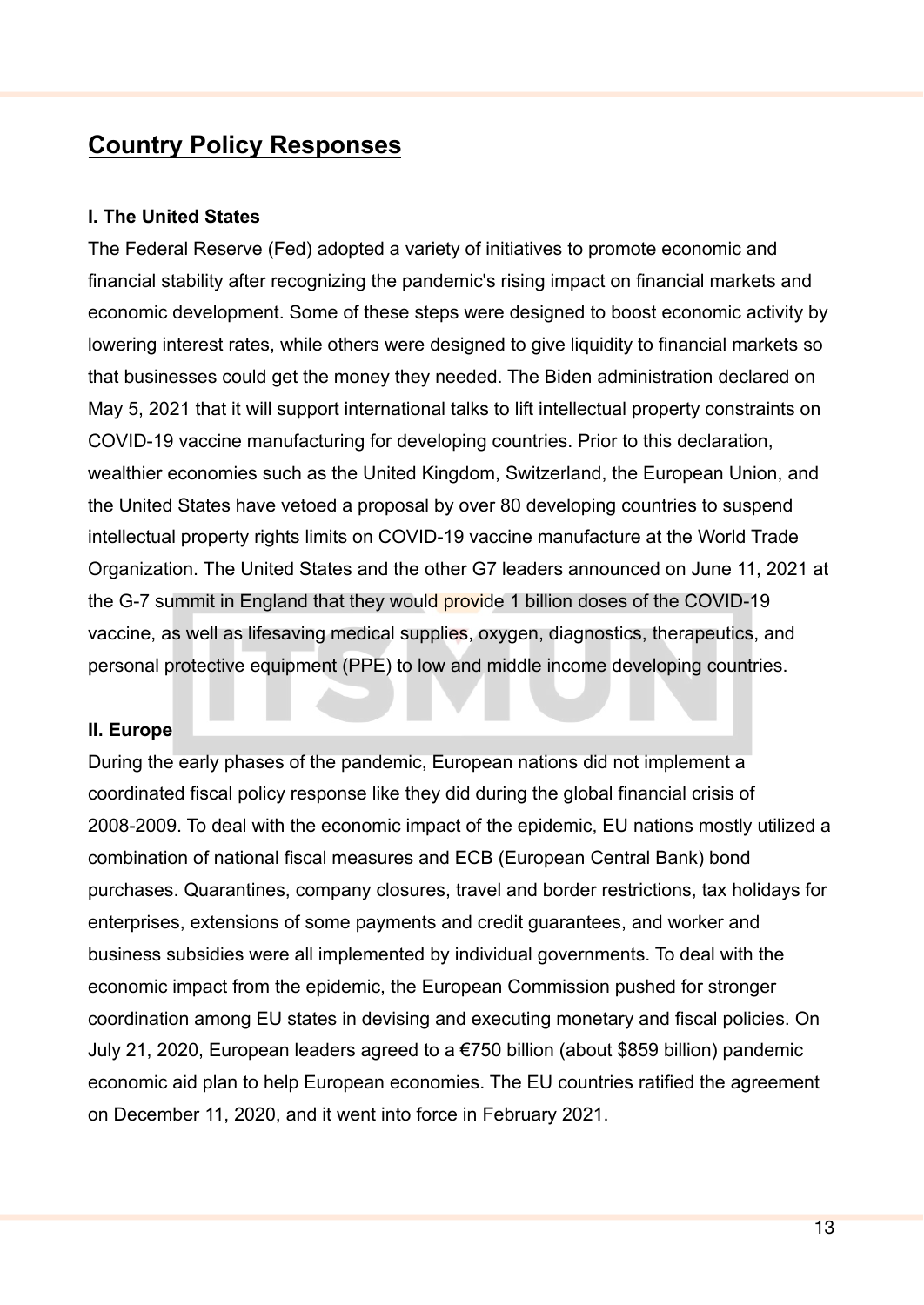The package includes a Recovery and Resilience Facility (RRF), which will give up to €312.5 billion in grants and €360 billion in loans, as well as cash for current budget objectives to help Europe recover from the pandemic's economic effect.

#### **III. Japan**

In March 2020, the Bank of Japan pumped \$4.6 billion in liquidity into Japanese banks to offer short-term loans for corporate bond and commercial paper purchases, as well as double that amount into exchange traded funds to help Japanese firms. In addition, the Japanese government has promised to give pay subsidies to parents who are forced to take time off due to school closings.

#### **III. China**

In June 2020, China became the first major country to proclaim a return to economic development after the COVID-19 epidemic broke out. In the second quarter of 2020, the government announced 3.2 percent GDP growth and 4.9 percent GDP growth in the third quarter of 2020. The economic impacts of the COVID-19 epidemic are still being felt in China, with sluggish domestic consumption, a gradual recovery in its key export markets, and a dependence on government expenditure and exports to bolster early growth. China is also experiencing increasing constraints on its international commercial activity and access to foreign technology, as well as pressure on businesses to diversify their supply networks headquartered in China.

#### **Questions to Ponder**

The fact that the COVID-19 Pandemic will reshape the global economic landscape is the inevitable truth. What all the delegates must question here is the outcome. Will the pandemic reshape the entire global economy for good? Or the only member states that can benefit from this outcome are developed countries? During a particular debate in which this question is raised, delegates are encouraged to mention any past crises/events that could be presented as evidence to support their case. Another question that would create action in the committee is: "How will member states be able to tackle public debt pile-ups post-pandemic?"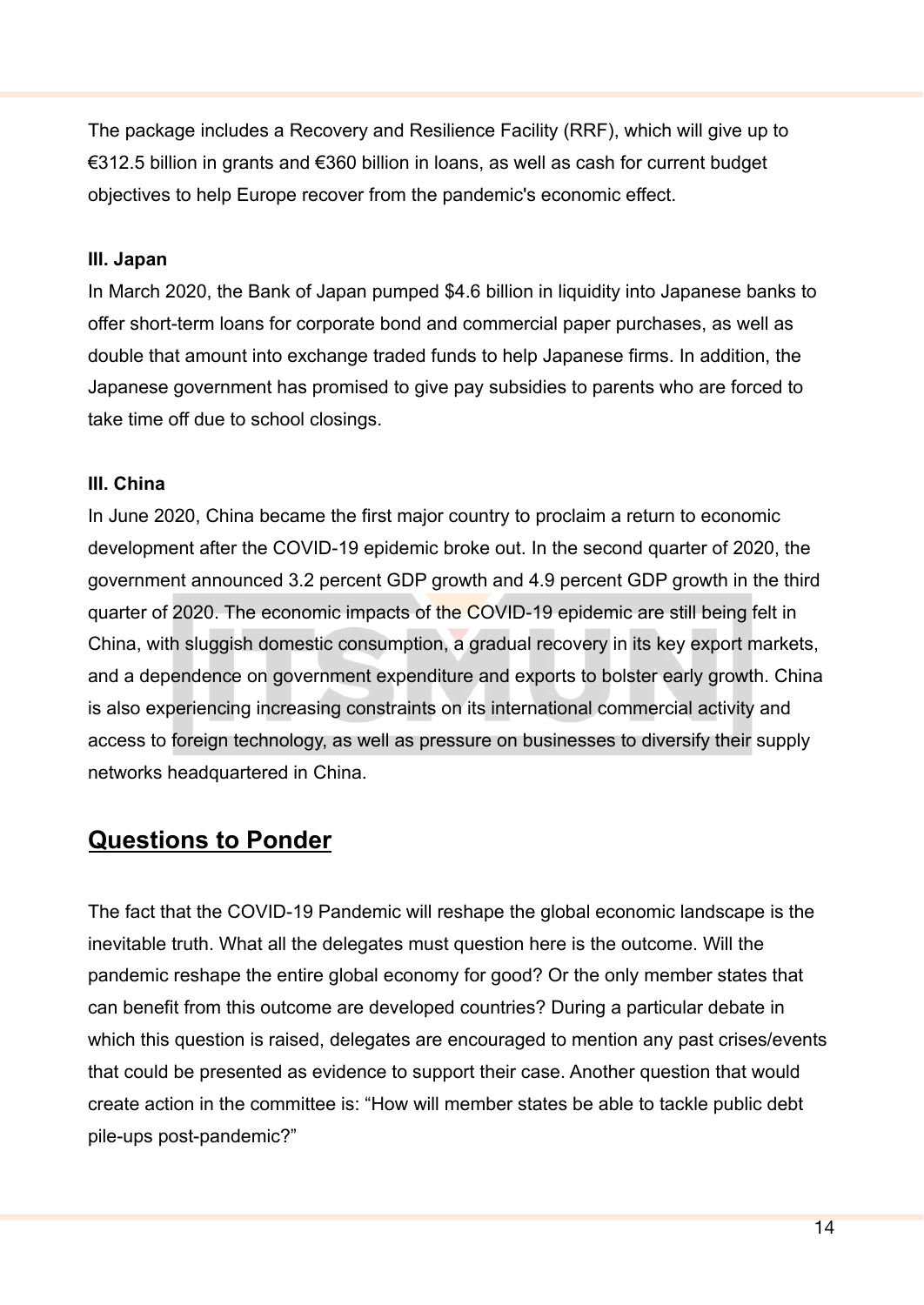A prime example to this case would be the United States of America, since public debt in the US has hit a peak not reached since WWII during the pandemic.

The debt load in the US has only continued to rise, far exceeding the size of the country's economy as measures are enacted to cushion the impact of COVID-19. The US is not alone – governments around the world have been borrowing heavily as they seek to counter the pandemic.

## **Suggestions for Further Research**

#### The Critical State of Current Taxation Systems

Fiscal deficits have risen to historic highs as a result of the pandemic, prompting issues about how present taxation structures may need to adapt. Governments are expected to enact capital gains or property taxes to refill their budgets, which might help address the rising issue of inequality. Another alternative is to tax polluting sectors; this might help governments meet their objective of lowering carbon emissions while also improving their political popularity ratings.

#### Global Supply Chains

The COVID-19 pandemic has wreaked havoc on a variety of sectors throughout the world. A wide range of raw materials, intermediate items, and completed products have been severely affected in terms of availability and supply. While researching, you must aim to investigate the COVID-19 impacts on the effectiveness and responsiveness of GSCs.

#### Post-Pandemic Debt Sustainability

A country's public debt can be deemed sustainable if it can cover all of its present and future payment commitments without requiring special financial help or defaulting. Debt sustainability in developed economies will increasingly be debated in terms of service costs rather than debt stock.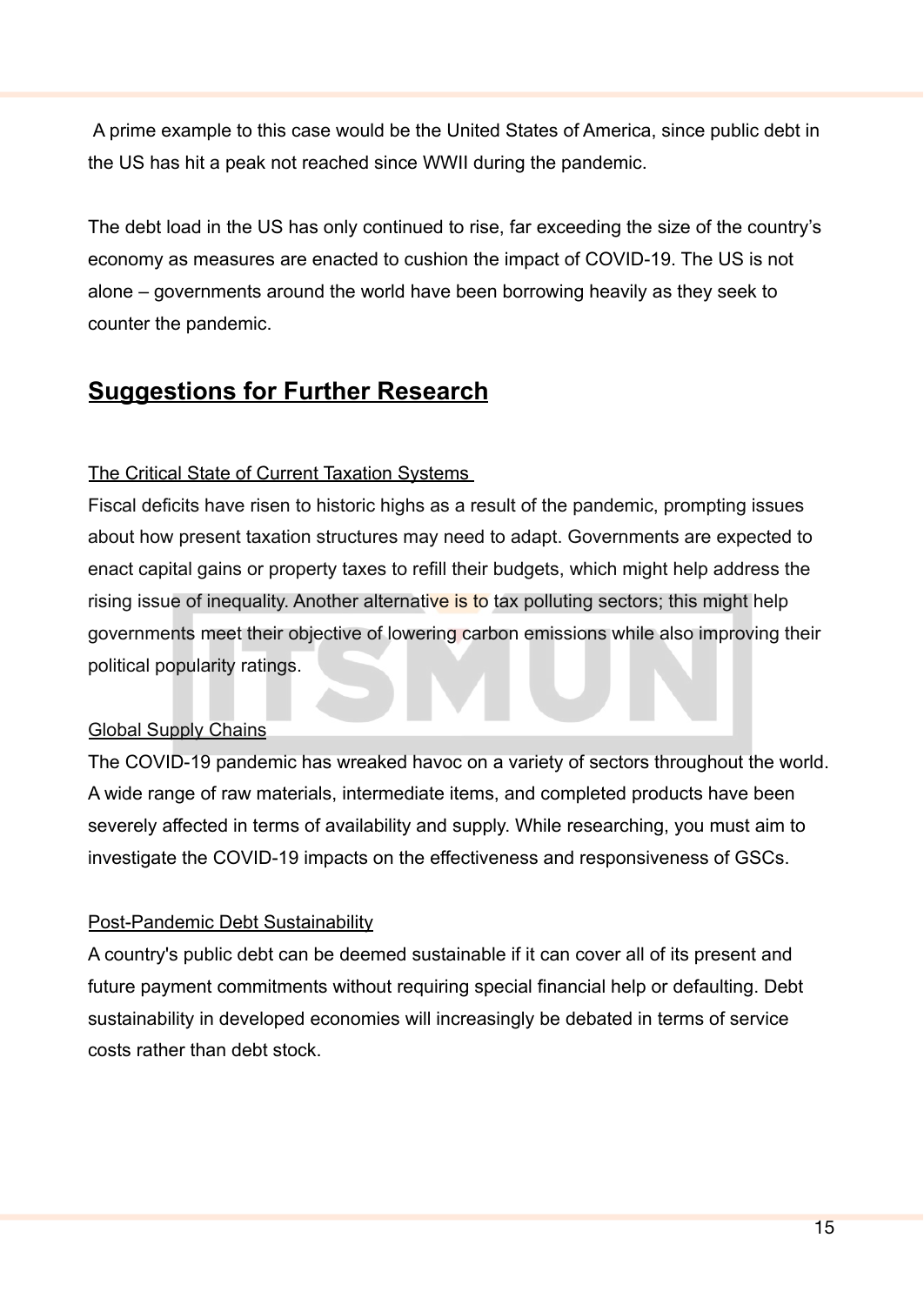## **Agenda Item II: Future Plans of Developing Countries**

#### **Statement of the Problem**

Developing countries are in the midst of an unparalleled health and economic crisis, with potentially severe economic, social, and sustainable development repercussions that might halt decades of development progress and imperil attempts to meet the 2030 Agenda for Sustainable Development. A major surge in infections might quickly overwhelm health systems that are already under stress. In many impoverished nations, the epidemic arrives in addition to pre-existing food or security concerns. Containment efforts in poor nations will have a greater impact on companies and people, disrupting supply networks, causing a food shortage, and increasing the prevalence of gender-based violence. Existing development issues will be amplified by the crisis, and while governments have begun to respond, their ability is severely limited. Many developing nations have been dealing with structural vulnerabilities such as persisting social and economic inequality, violence and forced displacement, diminishing public trust, climate change consequences, and environmental fragility. Most importantly, many lack the financial and human resources to scale up health treatments and the economic flexibility to deploy support measures and avoid disruptions.

The international community must quickly assist developing countries. They are coming into this crisis with less budgetary buffers than in 2008-09. In the early aftermath of the global financial crisis in 2008, twice as many nations asked the IMF for short-term emergency assistance. To avoid the loss of life, limit the danger of aftershocks, and invest in long-term rehabilitation, UN Member States must give ambitious help to developing nations.

A worldwide health crisis aggravated by a massive economic and financial catastrophe would put a substantial burden on already fragile countries and threaten to reverse improvements in living standards. Because a big portion of the population lives on the edge of poverty, the COVID-19 problem might not only halt progress toward poverty eradication, but also force a huge number of people back into poverty. According to preliminary projections, worldwide poverty might rise by half a billion people, or 8% of the entire human population.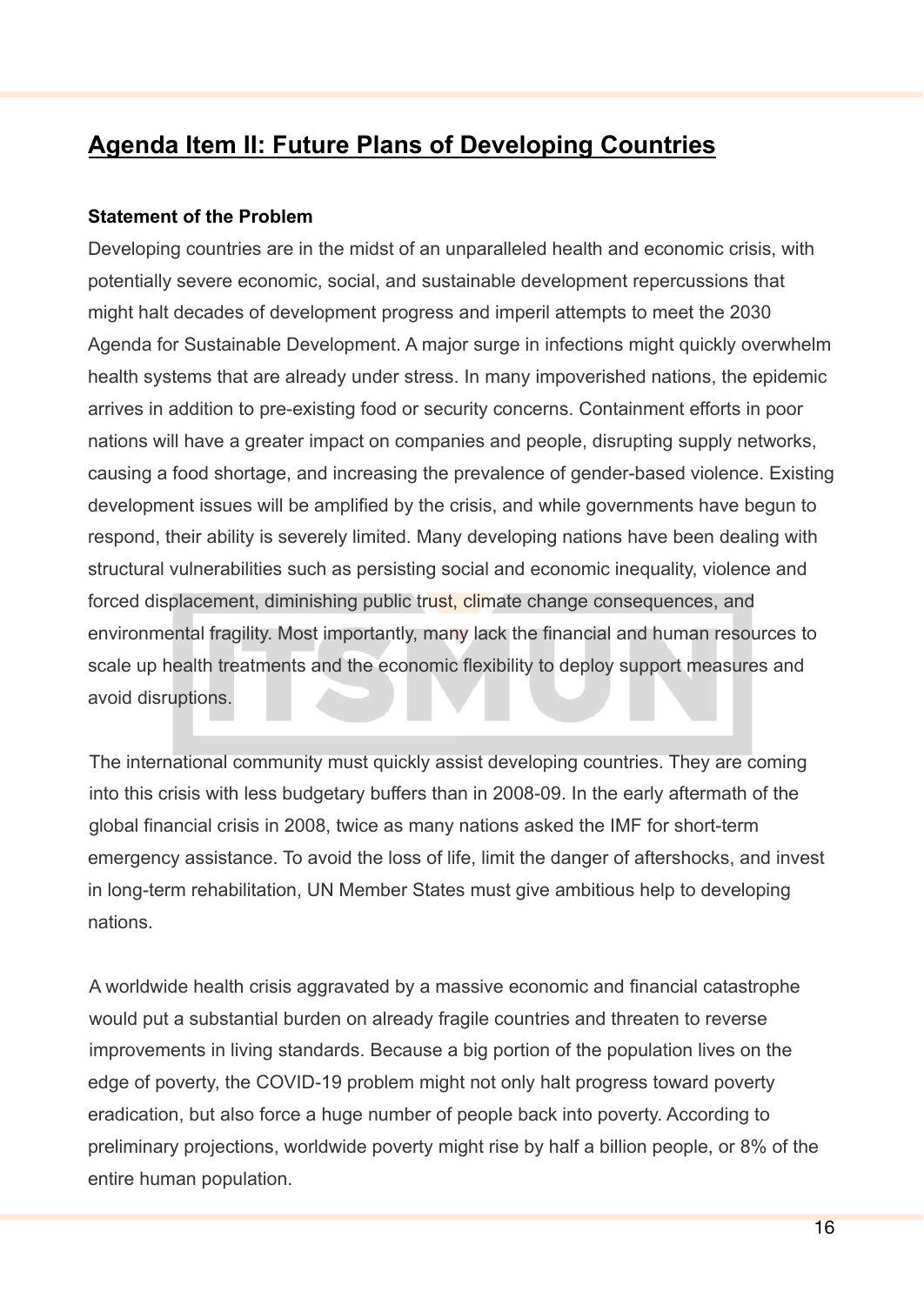This would be the first time in thirty years, since 1990, that worldwide poverty has risen. Furthermore, the World Food Programme estimates that COVID-19's economic effect will cause 130 million additional people to endure acute food insecurity. Growth, international trade, global value chains, and investment activities will all suffer as a result. For developing nations, the combination of these external variables and the necessary internal actions to limit the virus will have significant and long-term socioeconomic consequences. Global value chains are estimated to lose roughly USD 50 billion in exports as a result of the crisis, as well as a 30-40% drop in foreign direct investment (FDI). The pandemic might result in the loss of up to 195 million jobs worldwide. As migrants' salaries in host nations diminish, remittances may also decline. Supply chains have been disrupted, tourism has broken down, and demand for regionally produced textiles has collapsed, causing commodity exporters in Africa and Latin America to bear the brunt of falling oil and metal prices, and economies in Southeast Asia may experience their worst economic performance in 40 years.

The pandemic's incoming shock will have three prongs in the short term: first, the disease's direct consequences might be overpowering in contexts where health systems are already failing, like in numerous African nations where the rate of documented cases is quickly growing and may be underestimated. Second, adopting governmental steps to decrease health risks – such as shutting schools or lowering work hours – will be more difficult than in advanced nations, as well as more expensive, as seen by lower educational attainment and increased poverty. Third, the halting of financial and trade movements will have a direct impact on exports and economic activity. Developing economies do not have enough fiscal space to absorb the effects of either. Countries in the Sahel, for example, that are dealing with numerous crises, would be the most impacted.

The reshaping of investment, production, and trade in the medium and long term may have long-term consequences for both developed and developing nations. The epidemic and the reaction to the crisis may result in significant changes in global supply chains, including the reshoring of some operations. This might jeopardize the economy of developing nations that rely heavily on foreign direct investment (FDI) and special economic zones.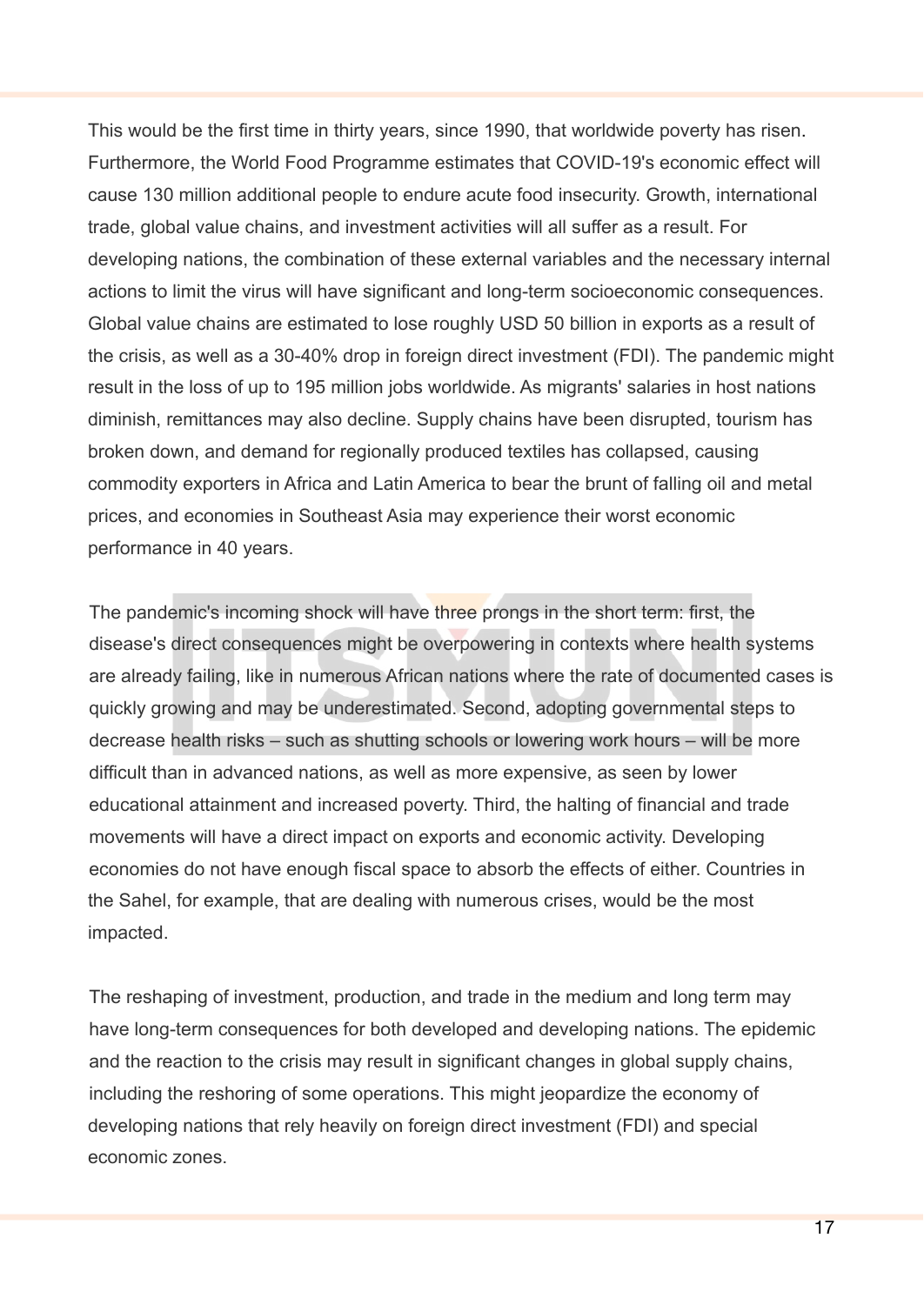By building regional and continental value networks, as well as local industrial capacities, these economies would be able to actively minimize the impact of the pandemic and combat the hazards of premature deindustrialization.

Strategies are needed to guarantee that the crisis response is coordinated with stimulus measures to achieve a long-term recovery.

## **History of The Problem**

Since the end of World War II, developing-country governments have made it a standard practice to publish their "development plans." These are medium-term plans, often lasting five years. The goal is to choose a time frame that is long enough to encompass initiatives that span many budget years but not so lengthy that periodic evaluation of the development effort over multiple plans is delayed. Information on the economy is sparse in most developing countries, thus planning has provided the push to collect and evaluate the essential data in order to gain a better knowledge of how the economy works. To increase coordination, credible economic information on the government's economic intents and activities must be widely disseminated so that those affected, both in the public and private sectors, may create suitable plans of their own to bring them in line with the government's plan. Indeed, this may be seen as the primary rationale for the publication of development plans, despite the fact that governments issuing them are not usually aware of this.

Few developing countries have demonstrated the fiscal discipline required to carry out an integrated public investment program. This hasn't stopped them from making the leap from a simple development plan to "comprehensive" economic planning, which encompasses both the public and private sectors and regulates both the aggregate amount of economic activity as well as its specific composition.

The desire for comprehensive planning comes from a number of factors, including a mistrust of the market mechanism's automatic functioning and ability to promote economic development; a desire to assert national economic independence through government control of foreign trade and investment; and economic development theories that highlight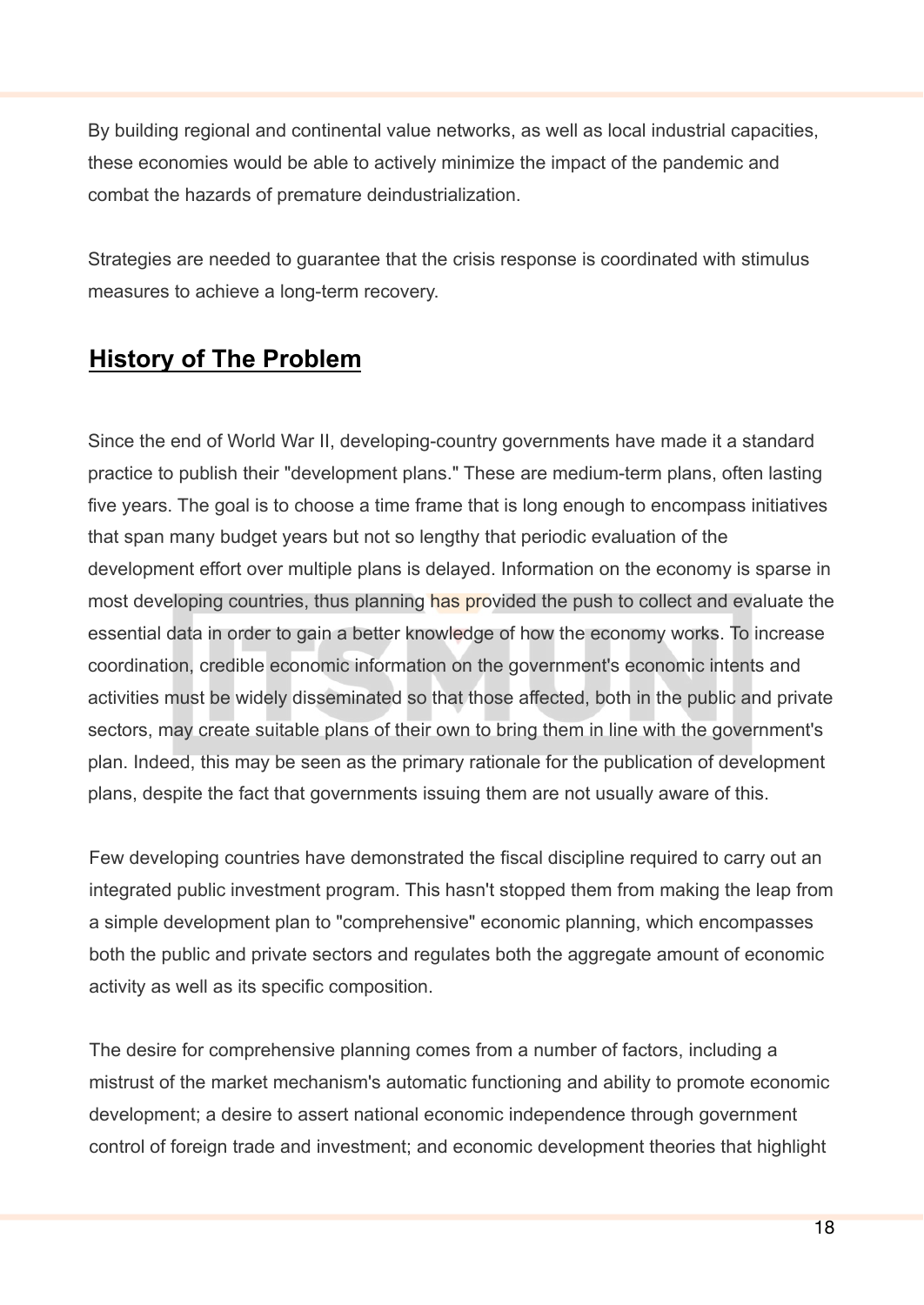the need for a "big push" to resolve technical indivisibilities and the need for the concurrent establishment of a number of institutions. However, the disruption of comprehensive planning was inevitable, even in the post-pandemic world. With the Covid-19 pandemic, nearly all guidelines that were established for the future socioeconomic growth of

developing countries were disposed of, leaving LLDC's and LDC'S overall in a state of desperation.

## **Relevant UN and Other Bodies Action**

UNCTAD, the United Nations Conference on Trade and Development, has aided poor nations in negotiating trade agreements and obtaining preferential treatment for their products. It has negotiated international commodities accords to guarantee that developing nations receive fair pricing, enhanced the efficiency of their trade infrastructure, and assisted them in diversifying their economies and integrating into the global economy. The International Monetary Fund (IMF) and the World Bank have aided numerous nations in improving their economic management, providing temporary financial support to countries experiencing balance-of-payment problems, and providing training to government finance personnel.

UNCTAD's current work on landlocked developing countries (LLDCs) includes:

- Identifying growth opportunities and supporting measures to help LLDCs to harness the potential of their natural resources for economic diversification, including by facilitating their participation in regional and global commodity value chains.
- Identifying indicators to measure and benchmark productive capacities in LLDCs to help them to formulate policies that place productive capacities at the center.
- Undertaking policy-focused studies at the request of LLDCs to seek alternative approaches to trade and development.
- Providing advisory services on policies and strategies aimed at fostering productive capacities and structural economic transformation.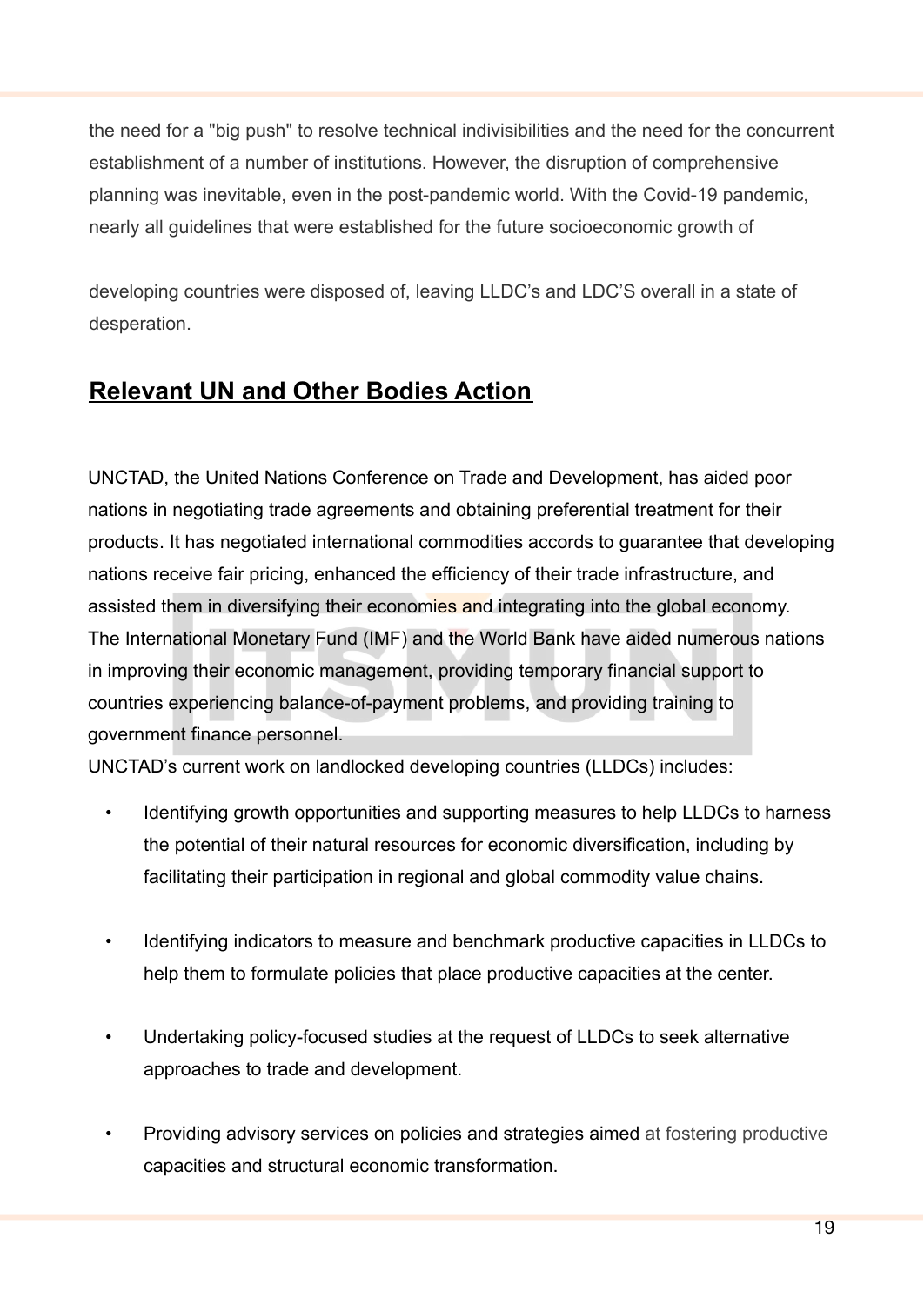## **Questions to Ponder**

In order to resolve the various socio economic crises developing countries are currently trying to endure, delegates must take all Member States', relevant Governmental and Non-Governmental Organization's total funds and economic conditions into consideration.

One of the most crucial points delegates must debate on is: "Can more economically stable and developed states help stimulate Developing Countries' economies and set better future development plans? How can the sustainability of the aid be enforced?" Developing Countries are known to have very unstable economies and little to no power over markets, putting them in a position of national poverty. The second question that must play a great role during the committee debate is "Is it undeniably fair to pressure developed and financially stable countries into helping developing countries, by using diplomacy as a mediator?" No governmental organization, including the United Nations is allowed to interfere with any Member State's internal affairs. Despite that, as an international organization, they still have the power to apply political pressure on nations by encouraging and urging them to take action. All delegates should consider the costs and benefits of the possibility of Developing Countries receiving financial help/funding from powerful nations and international organizations.

These questions will help delegates select their allies and form blocs, by stating their opinions boldly during discussions and debates.

## **Suggestions for Further Research**

#### Special Trade and Development Challenges for LLDC's

Due to their lack of territorial access to the sea and geographic isolation from international markets, landlocked developing countries (LLDCs) have unique trade and economic obstacles. LLDC exports and imports must pass via at least one adjacent state, and they must regularly change modes of transportation. This raises the cost of trade for LLDCs significantly and is a major impediment to their effective integration into the global trading system.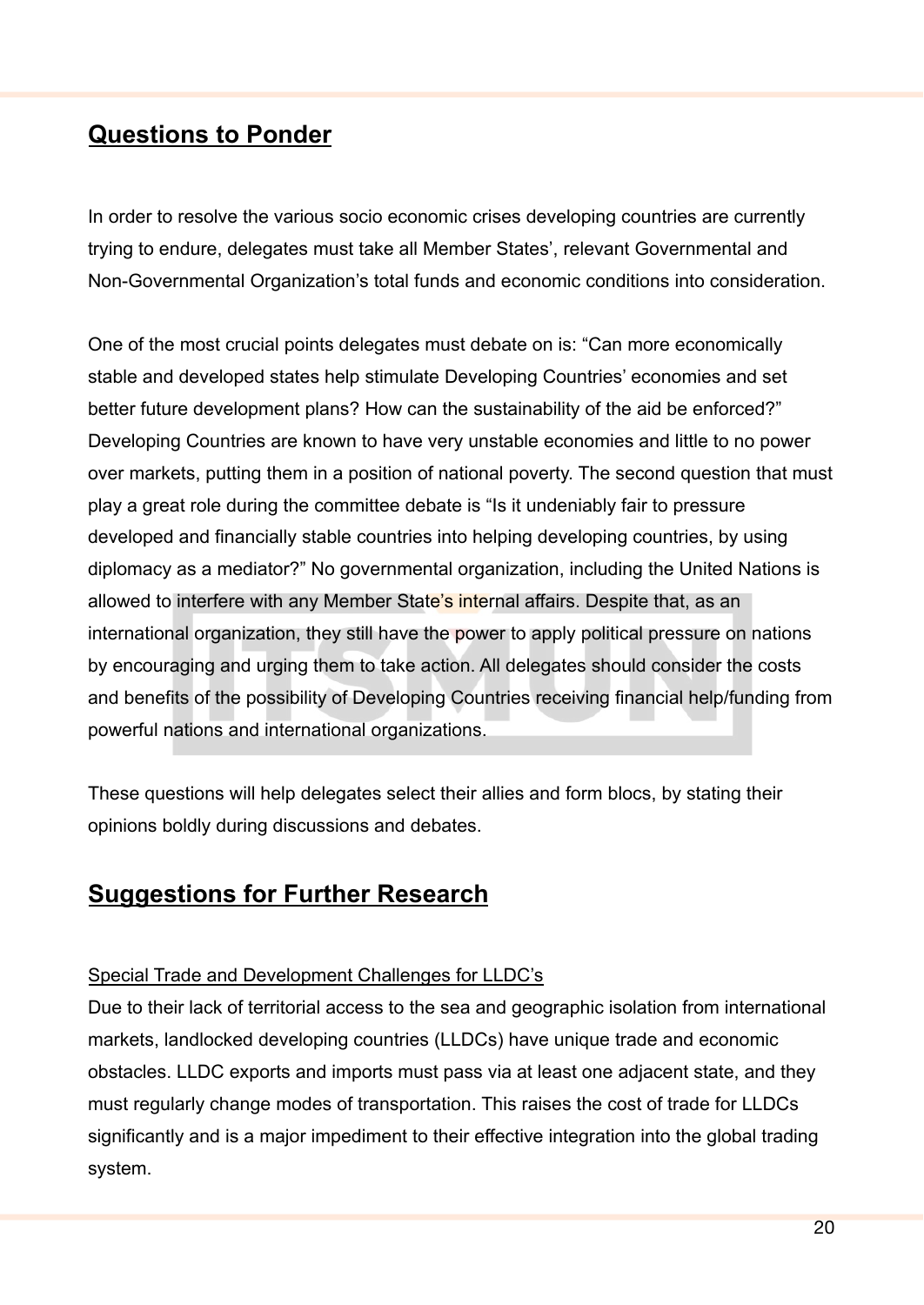LLDCs' geographical constraints are frequently exacerbated by a lack of transit-transport infrastructure, ineffective customs processes, and an over-reliance on primary commodity expertise.

#### Vienna Programme of Action

Thirty-two of the world's landlocked developing countries suffer plenty of issues, the most of which are related to their lack of direct territorial access to the sea and isolation from global markets. Landlocked developing countries (LLDCs) have additional hurdles as a result of their reliance on other countries for international commerce and transit. The

Vienna Programme of Action is focused on tackling the issues that LLDCs confront, and it intends to contribute to the reduction of poverty caused by their landlocked status by implementing particular initiatives in the following priority areas:

- **Priority 1:** Fundamental transit policy issues
- **•**
	- **Priority 2: Infrastructure development and maintenance** 
		- (a) Transport infrastructure
		- (b) Energy and information and communications technology infrastructure
- **Priority 3: International trade and trade facilitation** 
	- (a) International trade
	- (b)Trade facilitation
- **Priority 4: Regional integration and cooperation**
- **•**
- **Priority 5:** Structural economic transformation
- **•**
- **Priority 6: Means of implementation**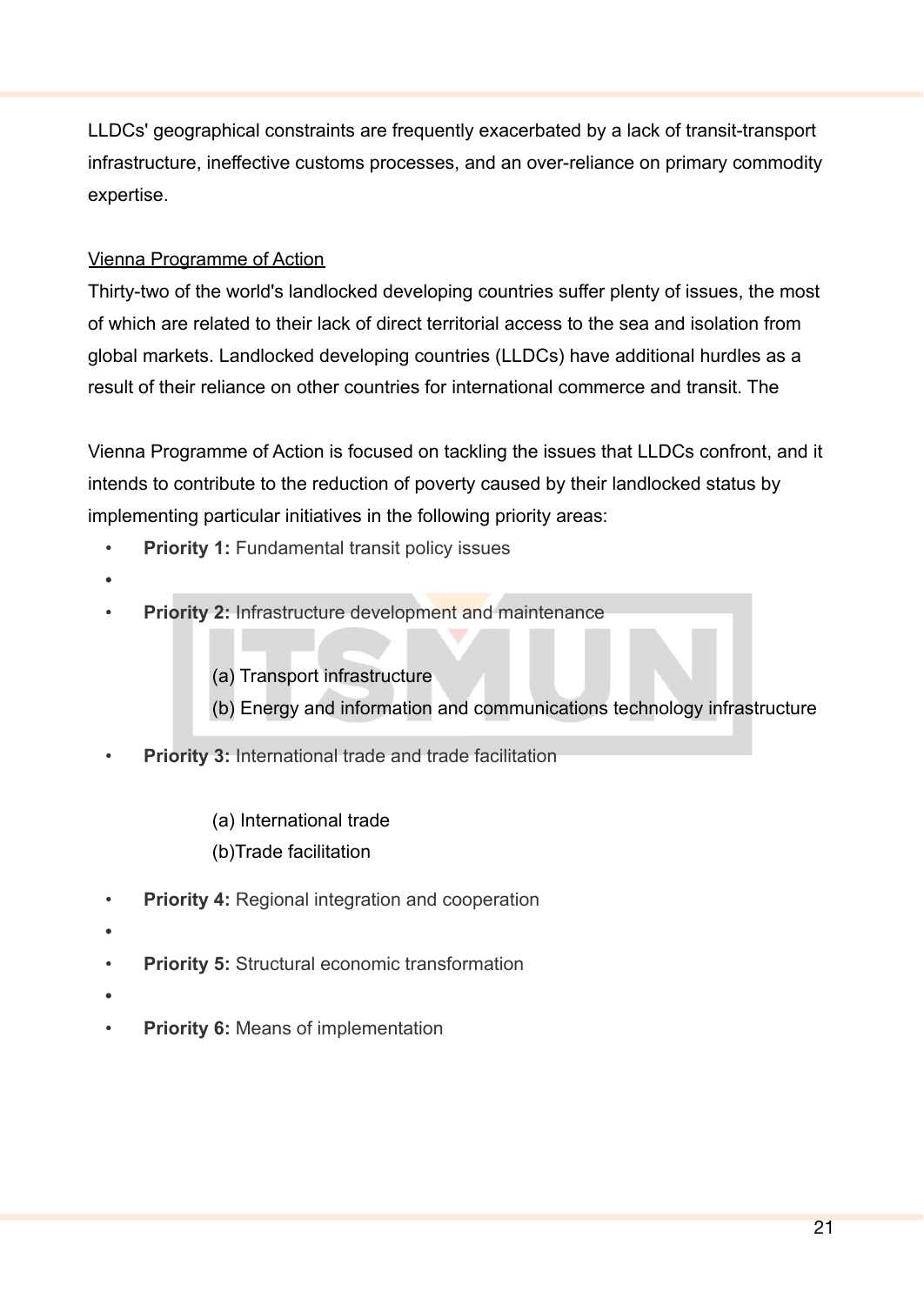### **Bibliography**

"Global Economic Effects of Covid-19" Congressional Research Service.

<https://sgp.fas.org/crs/row/R46270.pdf>,

"Research Binder Friday: ECOFIN" Bill Komidis, BestDelegate.

<https://bestdelegate.com/committee-guide-to-ecofin-economic-and-financial-committee/>

"United Nations General Assembly Second Committee" Wikipedia.

[https://en.wikipedia.org/wiki/United\\_Nations\\_General\\_Assembly\\_Second\\_Committee#Rep](https://en.wikipedia.org/wiki/United_Nations_General_Assembly_Second_Committee#Reporting_bodies) [orting\\_bodies](https://en.wikipedia.org/wiki/United_Nations_General_Assembly_Second_Committee#Reporting_bodies)

"Economic Planning" Britannica.

[https://www.britannica.com/topic/economic-planning/Stages-of-planning-in-developed-cou](https://www.britannica.com/topic/economic-planning/Stages-of-planning-in-developed-countries) [ntries](https://www.britannica.com/topic/economic-planning/Stages-of-planning-in-developed-countries)

"Liquidity and Debt Solutions to Invest in the SDGs" United Nations.

https://www.un.org/sites/un2.un.org/files/sg\_policy\_brief\_on\_liquidity\_and\_debt\_solutions [march\\_2021.pdf](https://www.un.org/sites/un2.un.org/files/sg_policy_brief_on_liquidity_and_debt_solutions_march_2021.pdf)

"Pandemic will reshape global economic landscape for good" Economist Intelligence.

<https://www.eiu.com/n/pandemic-will-reshape-global-economic-landscape-for-good/>

"Impacts of COVID-19 on Global Supply Chains: Facts and Perspectives" IEEE ENGINEERING MANAGEMENT REVIEW.

[https://static1.squarespace.com/static/5876932ac534a514869affa4/t/61dccaf07dac381de0](https://static1.squarespace.com/static/5876932ac534a514869affa4/t/61dccaf07dac381de0261ff5/1641859825699/Impacts+of+COVID-19+on+Global+Supply+Chains-+Facts+and+Perspectives+%281%29.pdf) [261ff5/1641859825699/Impacts+of+COVID-19+on+Global+Supply+Chains-+Facts+and+P](https://static1.squarespace.com/static/5876932ac534a514869affa4/t/61dccaf07dac381de0261ff5/1641859825699/Impacts+of+COVID-19+on+Global+Supply+Chains-+Facts+and+Perspectives+%281%29.pdf) [erspectives+%281%29.pdf](https://static1.squarespace.com/static/5876932ac534a514869affa4/t/61dccaf07dac381de0261ff5/1641859825699/Impacts+of+COVID-19+on+Global+Supply+Chains-+Facts+and+Perspectives+%281%29.pdf)

Countries are piling on record amounts of debt amid COVID-19. World Economic Forum. [https://www.weforum.org/agenda/2020/11/covid-19-has-countries-borrowing-money-just-a](https://www.weforum.org/agenda/2020/11/covid-19-has-countries-borrowing-money-just-about-as-quickly-as-they-can-print-it) [bout-as-quickly-as-they-can-print-it](https://www.weforum.org/agenda/2020/11/covid-19-has-countries-borrowing-money-just-about-as-quickly-as-they-can-print-it)

"Developing countries and development co-operation: What is at stake?" Organisation for Economic Co-operation and Development.

[https://www.oecd.org/coronavirus/policy-responses/developing-countries-and-development](https://www.oecd.org/coronavirus/policy-responses/developing-countries-and-development-co-operation-what-is-at-stake-50e97915/#boxsection-d1e213) [-co-operation-what-is-at-stake-50e97915/#boxsection-d1e213](https://www.oecd.org/coronavirus/policy-responses/developing-countries-and-development-co-operation-what-is-at-stake-50e97915/#boxsection-d1e213)